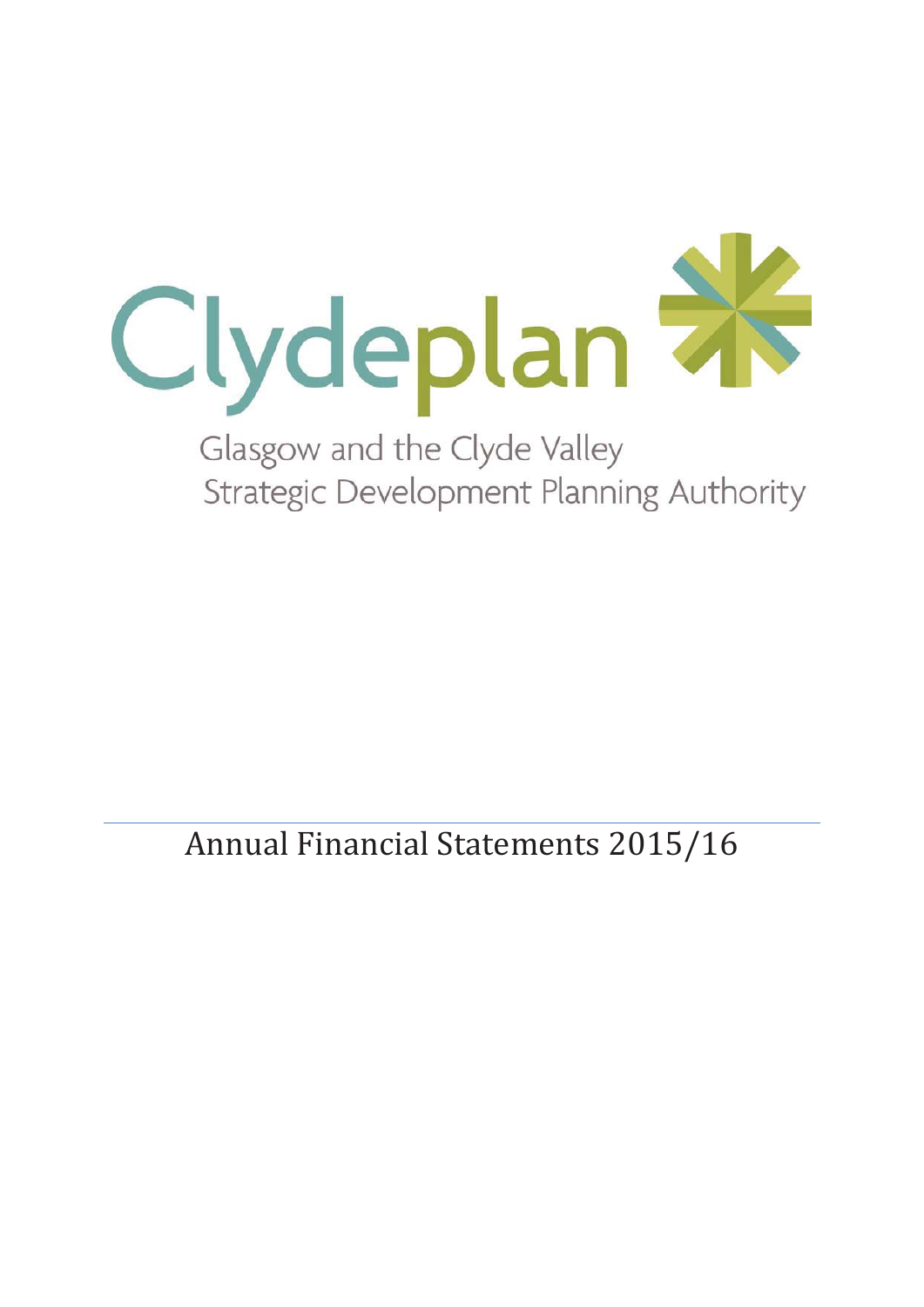# **CONTENTS**

|         | Comprehensive Income and Expenditure Statement for the year ended 31 March 2016 16            |  |
|---------|-----------------------------------------------------------------------------------------------|--|
|         |                                                                                               |  |
|         |                                                                                               |  |
| Note 1  |                                                                                               |  |
|         |                                                                                               |  |
|         |                                                                                               |  |
|         |                                                                                               |  |
| Note 5  |                                                                                               |  |
| Note 6  |                                                                                               |  |
|         | Note 7 Reconciliation of the Balance on the Comprehensive Income and Expenditure Statement to |  |
|         |                                                                                               |  |
|         |                                                                                               |  |
|         |                                                                                               |  |
|         |                                                                                               |  |
| Note 11 |                                                                                               |  |
|         |                                                                                               |  |
| Note 13 |                                                                                               |  |
| Note 14 |                                                                                               |  |
|         |                                                                                               |  |
| Note 16 |                                                                                               |  |
|         |                                                                                               |  |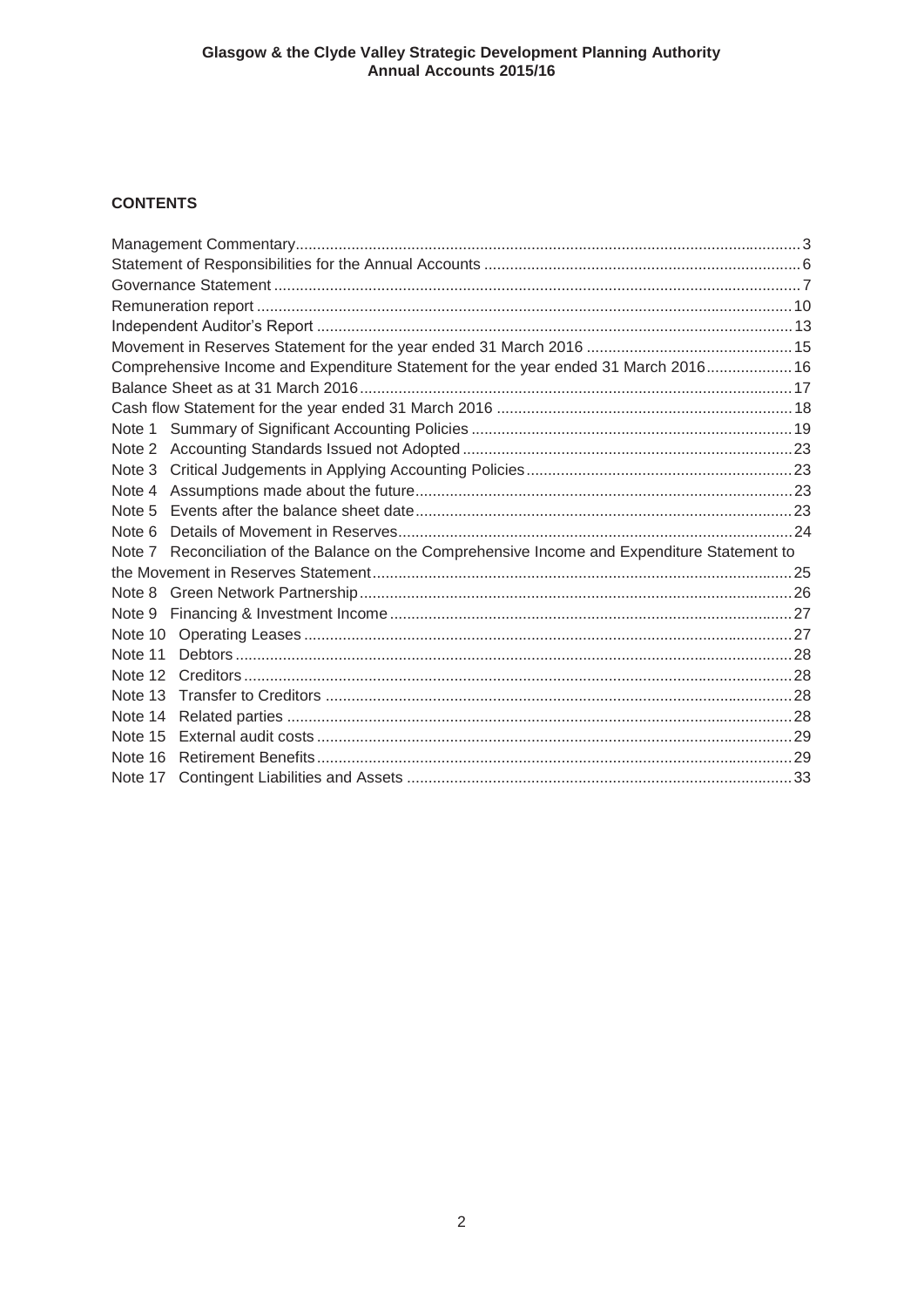# **Management Commentary**

## **Introduction**

The requirements governing the format and content of local authorities' annual accounts (under s106 of the Local Government (Scotland) Act 1973 joint boards and committees are classed as local authorities) are contained in The Code of Practice on Local Authority Accounting in the United Kingdom ("the Code"). The annual accounts are prepared in line with The Local Authority Accounts (Scotland) Regulations 2014 and the Scottish Government Finance Circular 5/2015.

## **History and Statutory Background**

In 2008 the Scottish Government established Strategic Development Planning Authorities for each of the four Scottish city regions. This created the Glasgow and Clyde Valley Strategic Development Planning Authority (GCVSDPA). The principal role of the GCVSDPA is to prepare and maintain an up to date Strategic Development Plan (SDP) for the region. This process involves engagement through joint working and consultation with key stakeholder organisations and the wider community. In 2014 the GCVSDPA rebranded as Clydeplan to improve recognition and gain wider resonance within the region.

GCVSDPA is a Joint Committee formed under section 57 of the Local Government (Scotland) Act 1973. The Joint Committee is comprised of the eight local authorities of East Dunbartonshire, East Renfrewshire, Glasgow City, Inverclyde, North Lanarkshire, Renfrewshire, South Lanarkshire and West Dunbartonshire. A Joint Committee is not a separate legal entity, therefore, to ensure the actions of the GCVSDPA have legal effect it must appoint a 'lead authority' with legal personality and act on its behalf to implement its decisions. The lead authority appointed to act for GCVSDPA is Renfrewshire Council.

The Joint Committee is supported by a Steering Group comprising the SDP Manager and the Chief Planning Officers (or their representatives) of each of the member authorities. The Steering Group meets at least four times a year to consider SDP reviews, consultations and reports to be presented to the Joint Committee and the work programme to be undertaken by the core team for the SDP.

The Glasgow Clyde Valley Green Network Partnership (GCVGNP) has a strong relationship with the GCVSDPA and an overview of the Partnership is provided at note 8 of the financial statements.

## **The Strategic Development Plan**

The SDP sets out a development strategy over the next 20 years of where new development should be located and a policy framework to help deliver sustainable economic growth and enhance the quality of life in the Glasgow and Clyde Valley region. The current SDP was approved by the Scottish Government on the 29 May 2012 and published on 13 July 2012.

2015/16 focussed on the preparation of the Proposed Plan for the next SDP which was published on 18 January 2016 for consultation. The consultation period ran from 18 January 2016 to 29 February 2016. The principle focus for 2016/17 will be the consideration of the responses to the consultation and the submission of the Proposed Strategic Development Plan to Scottish Ministers for approval and its formal examination.

## **Financial Performance**

## **Revenue**

The Comprehensive Income and Expenditure Account on page 15 summarises the total costs of providing services and the income available to fund those services.

The Joint Committee has returned a deficit of £99,926 for the financial year 2015/16, compared to a budgeted deficit of £120,001. This deficit excludes accounting adjustments relating to pensions and short-term accumulating compensated absences. The difference between the employee costs figure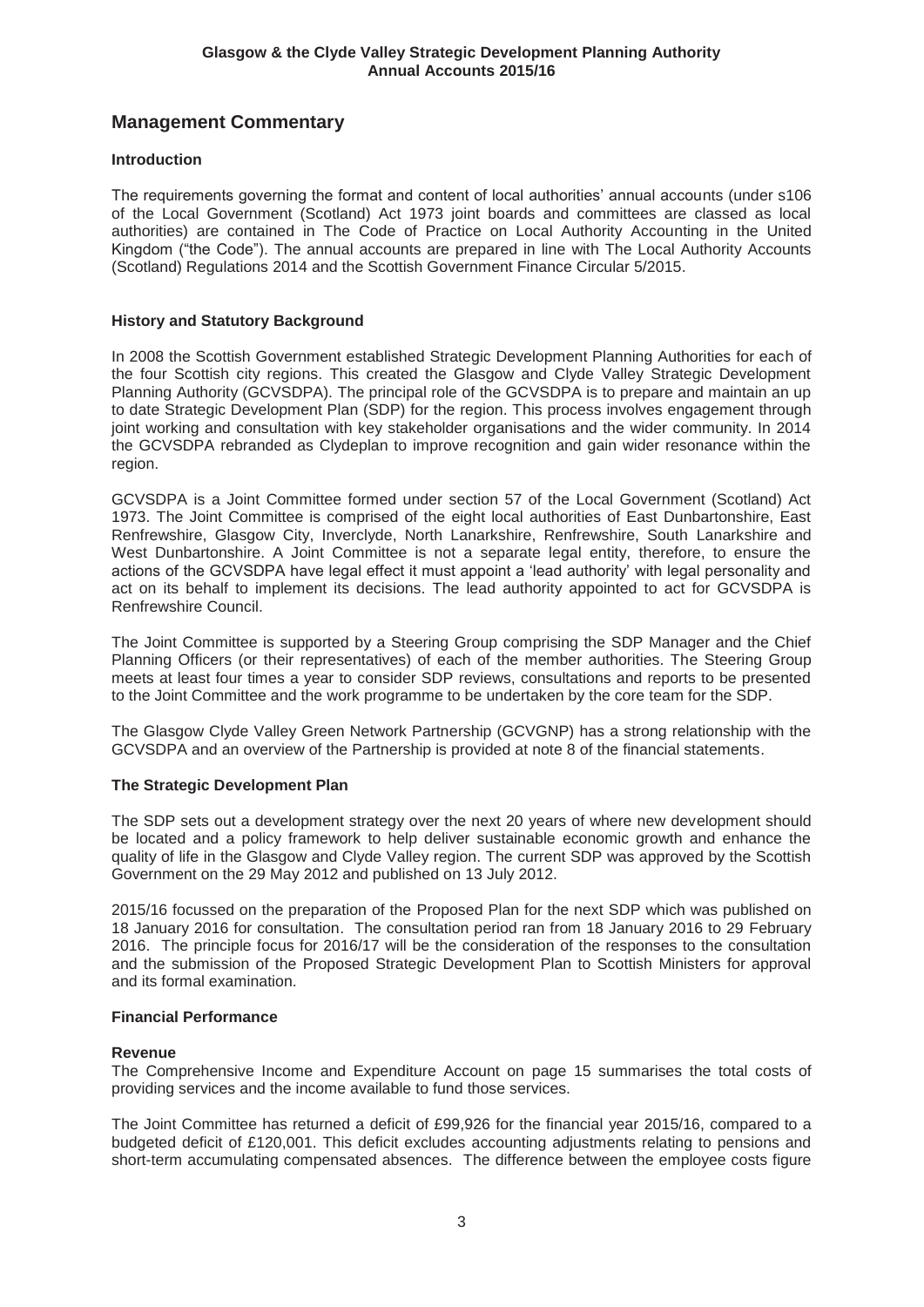below and the figure reported in the Comprehensive Income and Expenditure report is due to accounting adjustments for pension costs £27,000 and accrued employee benefits £2,184.

A summary of the outturn position against the agreed budget is shown below:

|                             | <b>Budget</b><br>£ | Actual<br>£ | Variance<br>£ |
|-----------------------------|--------------------|-------------|---------------|
| <b>Employee Costs</b>       | 406.402            | 393,110     | 13,292        |
| <b>Property Costs</b>       | 67,500             | 63.524      | 3.976         |
| Payments to Other Bodies    | 130,200            | 172.061     | (41, 861)     |
| Supplies and Services       | 51,299             | 40.289      | 11,010        |
| <b>Administrative Costs</b> | 52,000             | 41.811      | 10,189        |
| Contractors & Others        | 9.000              | 63,359      | (54,359)      |
| <b>Total Expenditure</b>    | 716,401            | 774,154     | (57,753)      |
| Requisition Income          | (579,500)          | (579, 500)  |               |
| Other Income                | (16.900)           | (94,728)    | 77,828        |
| <b>Total Income</b>         | (596, 400)         | (674, 228)  | 77,828        |
| (Surplus)/Deficit for Year  | 120,001            | 99,926      | 20.075        |

The underspend in Employee Costs is mainly due to underspends in travel and subsistence and training costs.

The Joint Committee is a partner in the Clyde Marine Planning Partnership (Firth of Clyde Forum), a partnership of local authorities and other organisations working towards integrated, sustainable management of the Clyde's environmental, economic and community resources. The costs associated with this, £45,798, has led to the overspend in Payments to Other Bodies. These costs are fully recovered within Other Income.

The underspend in Supplies and Services is the result of reducing the cost of IT maintenance and slower replacement of IT equipment, which has assisted to offset an increase in the costs of printing plans and maps.

The underspend in Administration Costs is due to lower than expected costs in relation to the publication of the Proposed Plan for consultation.

Consultancy fees incurred in respect of the preparation of the Proposed Plan and payment to a member authority for employee cover in relation to a secondment have contributed to the overspend in Contractors.

Other Income is over recovered due to the funding received to contribute towards the Clyde Marine Planning Partnership and to the secondment of the Strategic Planner.

#### **Capital and Reserves**

The Joint Committee does not have the legal powers necessary to hold assets therefore there is no capital spend. Cash balances held by the Joint Committee are matched by creditor balances. The largest creditor balance relates to the revenue reserve balance of £258,488.

The balance on revenue reserves is made up as follows:

| Strategic Development Plan Contingency Fund | £192.486 |
|---------------------------------------------|----------|
| General Reserves                            | £66.002  |
| Balance at 31 March 2016                    | £258.488 |

The balance has reduced from the £358,414 held as at 31 March 2015, due to the reimbursement of £120,000 of reserves to member authorities during financial year 2015/16 as agreed by the Joint Committee.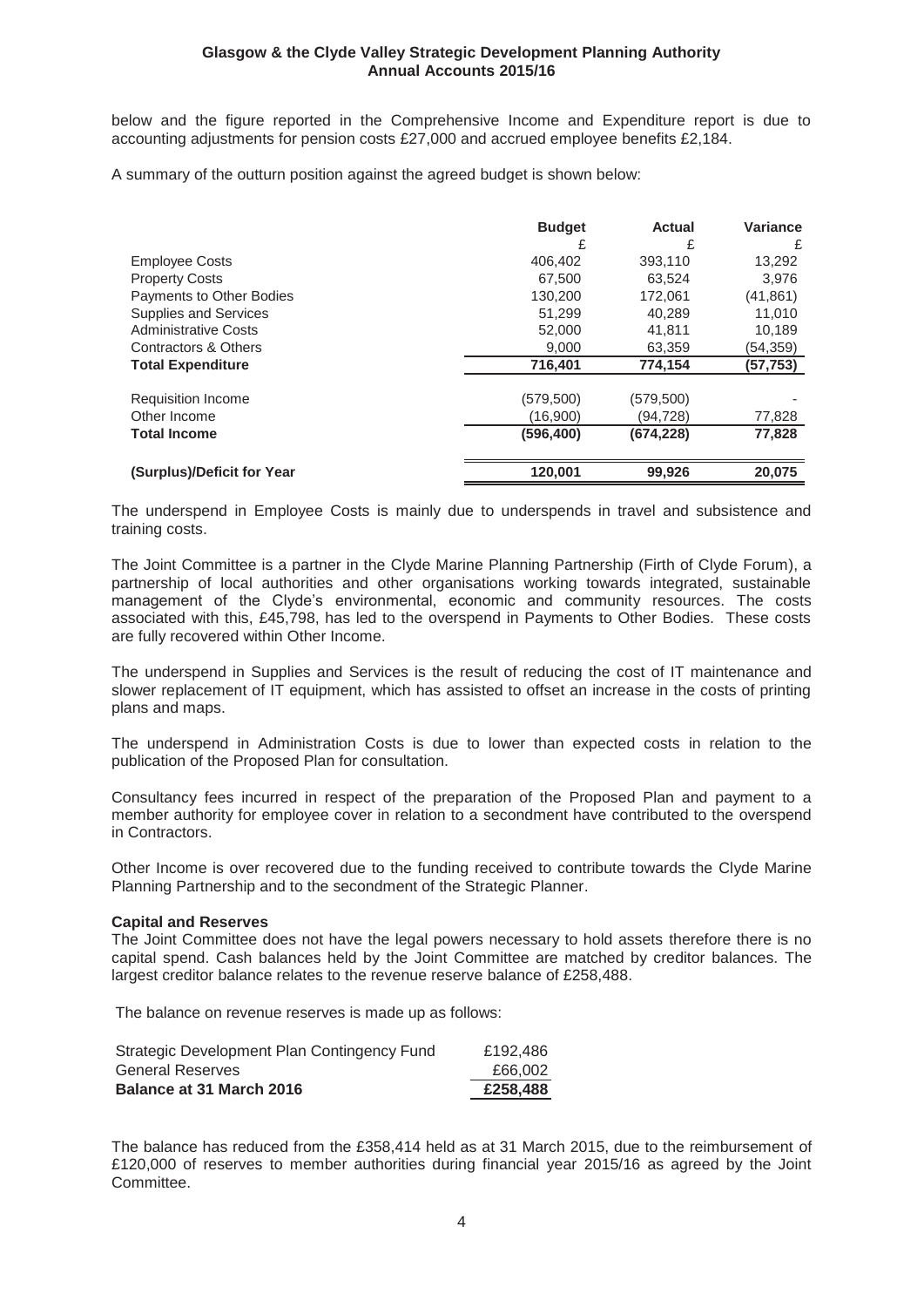#### **Provisions, Contingencies and Write-offs**

The Joint Committee is not aware of any eventualities which may have a material effect on the financial position of the Joint Committee, and has made no provisions for such eventualities.

In general, any contingent liabilities known to the Joint Committee are covered by insurance arrangements.

There were no debt write-offs during the year.

#### **Net Pension Position**

The disclosure requirements for pension benefits under IAS19 are detailed at Note 16. The appointed actuaries have confirmed a net liability position of £0.462 million, an improvement of £0.340 million in their assessment of the position of the pension fund. This movement is mainly as a result of reduced liabilities linked to an increase in the real discount rate. The net deficit position of the pension reserve impacts on the net asset position of the Joint Committee as a whole, however the funding of these future liabilities will be met from future requisitions from members and as such the going concern assumption is valid.

The appointed actuaries remain of the view however that the asset holdings of the Strathclyde Pension Scheme and the contributions from employees and employers together with planned increases in employers' contributions provide sufficient security and income to meet future pension liabilities.

#### **Service changes and Future Developments**

There have been no changes to the statutory functions which the Joint Committee undertakes, however the Joint Committee is aware of the ongoing review of the planning system by the Scottish Government. The Scottish Government aims to consult on a White Paper in Autumn/Winter 2016 which will enable a Planning Bill to be brought forward in 2017.

#### **Events after the Balance Sheet Date**

Events from the Balance Sheet Date until the Date of Signing the Accounts have been taken into consideration.

#### **Impact of Economic Climate**

The Joint Committee recognises the difficult financial climate facing local authorities and has continued to seek efficiencies wherever possible. It has been agreed that the indicative levels of requisition in 2016/17 remain at 2015/16 levels.

#### **Conclusion**

We would wish to take this opportunity to acknowledge the team effort required to produce the accounts and to record my thanks to both the Strategic Development Plan Manager and his staff, and to my staff for their continued hard work and support.

**Councillor James Scanlon**  Convenor 12 September 2016

**Alan Russell** Stuart Tait **Stuart Tait** 

Treasurer Strategic Development Plan Manager 12 September 2016 12 September 2016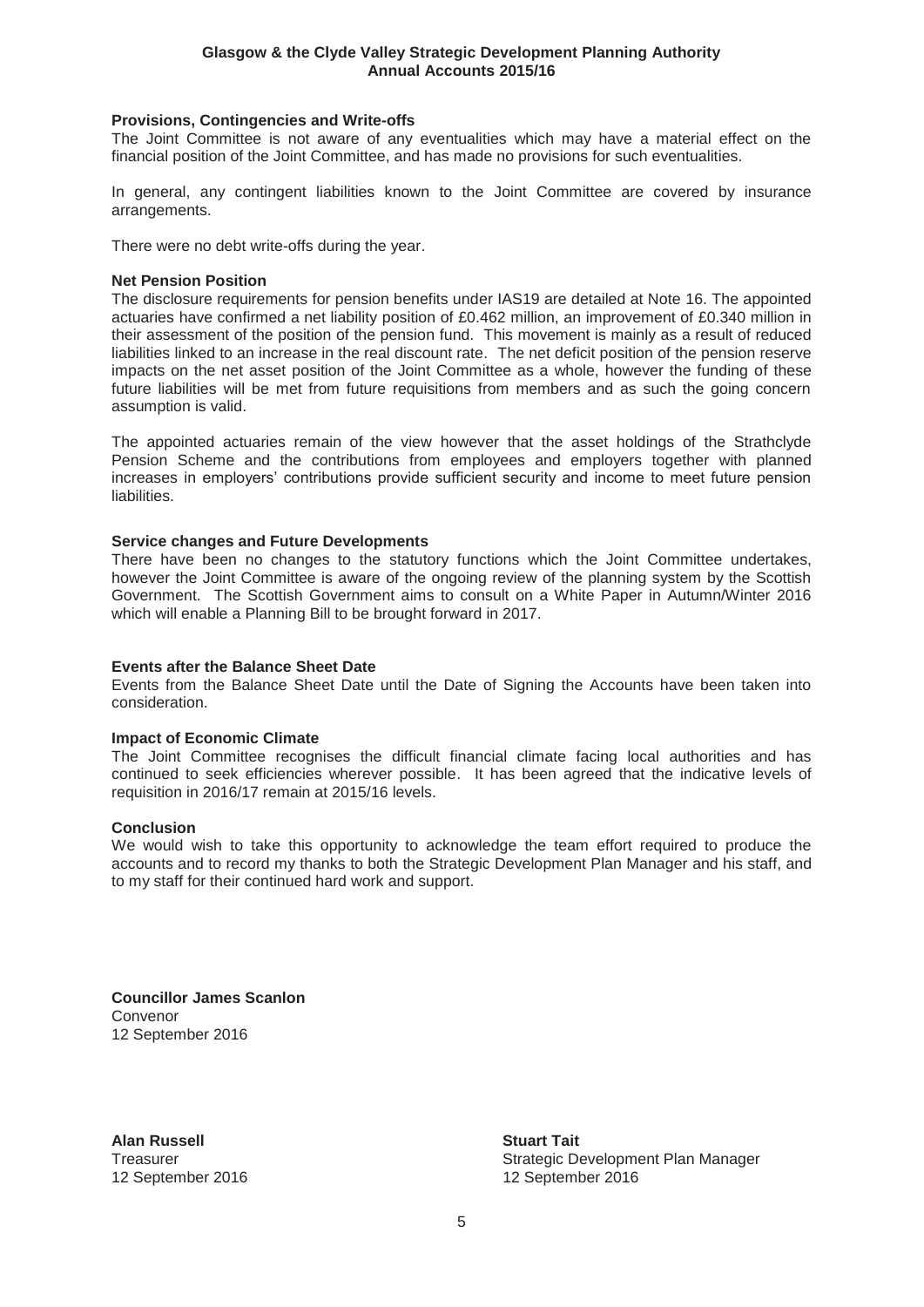# **Statement of Responsibilities for the Annual Accounts**

### **The Joint Committee's Responsibilities**

The Joint Committee is required:

- x to make arrangements for the proper administration of its financial affairs and to secure that the proper officer of the Joint Committee has the responsibility for the administration of those affairs. (section 95 of the Local Government (Scotland) Act 1973). The Director of Finance and Resources at Renfrewshire Council is the designated Officer and operates as the Treasurer for the Glasgow & Clyde Valley Strategic Development Planning Authority;
- x to manage its affairs to secure economic, efficient and effective use of resources and safeguard its assets;
- x to ensure the Annual Accounts are prepared in accordance with legislation (The Local Authority Accounts (Scotland) Regulations 2014), and so far as is compatible with that legislation, in accordance with proper accounting practices (section 12 of the Local Government in Scotland Act 2003);
- xto approve the Annual Accounts for signature.

**Councillor James Scanlon**  Convenor 12 September 2016

#### **The Treasurer's Responsibilities**

The Treasurer is responsible for the preparation of the Joint Committee's Annual Accounts in accordance with the Code of Practice on Local Authority Accounting in the United Kingdom ('the Code').

In preparing this statement of accounts, the Treasurer has:

- $\bullet$ Selected suitable accounting policies and then applied them consistently;
- $\overline{a}$ Made judgements and estimates which were reasonable and prudent;
- $\bullet$ Complied with legislation;
- $\overline{a}$  Complied with the local authority Accounting Code (in so far as it is compatible with legislation);
- xKept proper accounting records which were up to date;
- xTaken reasonable steps for the prevention and detection of fraud and other irregularities.

I certify that the financial statements give a true and fair view of the financial position of the Joint Committee at the reporting date and the transactions of the Joint Committee for the year ended 31 March 2016.

**Alan Russell CPFA Treasurer** 12 September 2016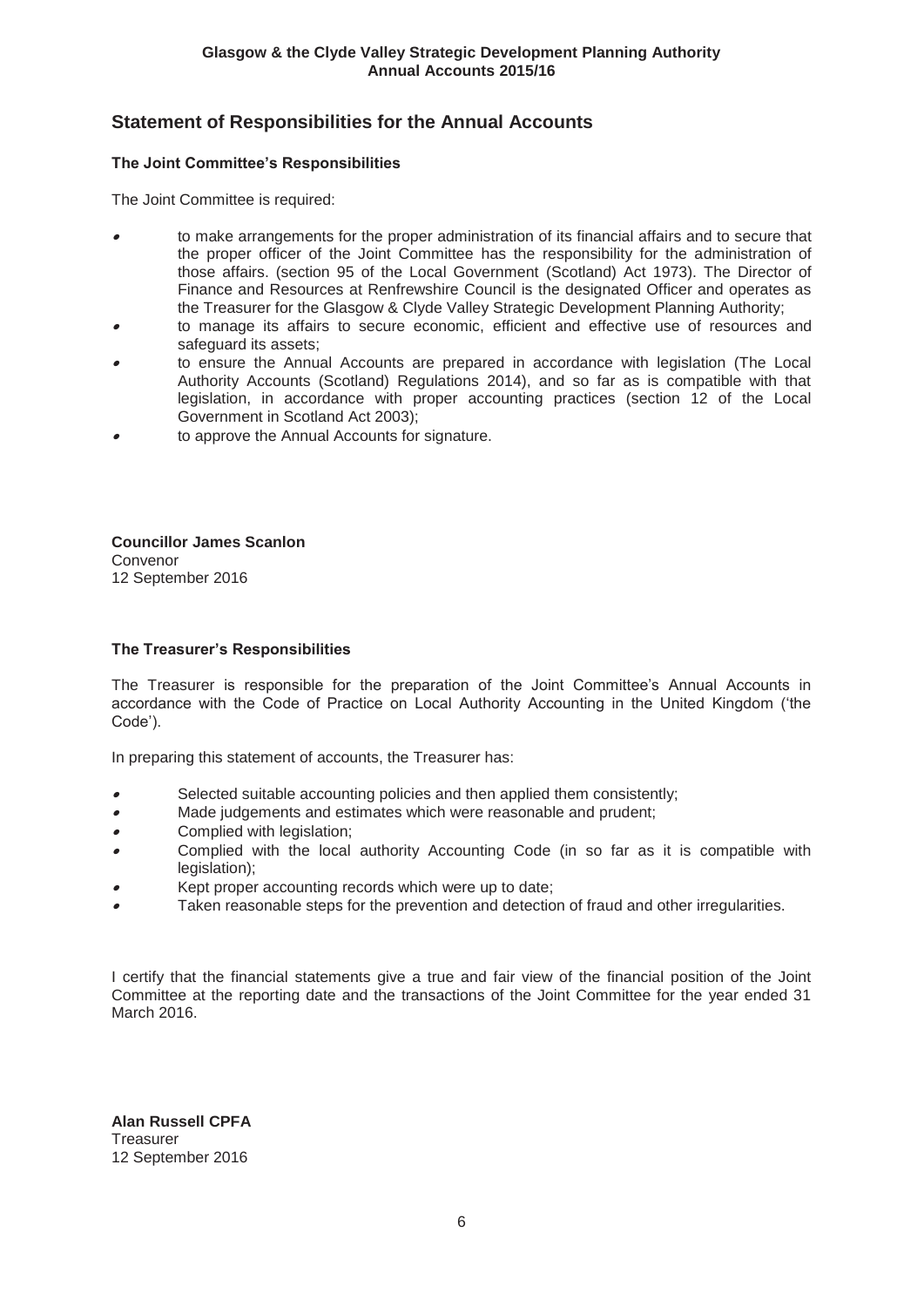# **Governance Statement**

## **Scope of Responsibility**

Glasgow and the Clyde Valley Strategic Development Planning Authority's Joint Committee is responsible for ensuring that its business is conducted in accordance with the law and proper standards, and that public money is safeguarded, properly accounted for, and used economically, efficiently and effectively. The Joint Committee also has a statutory duty to make arrangements to secure best value under the Local Government in Scotland Act 2003. In discharging this overall responsibility, the Joint Committee's elected members and senior officers are responsible for putting in place proper arrangements for its affairs and facilitating the effective exercise of its functions, which includes arrangements for the management of risk.

## **The Joint Committee's Governance Framework**

The governance framework comprises the systems and processes, and culture and values, by which the Joint Committee is directed and controlled. It also describes the way it engages with, and accounts to its stakeholders.

The Joint Committee has also put in place a system of internal control designed to manage risk to a reasonable level. Internal control cannot eliminate all risk of failure to achieve policies, aims and objectives and can therefore only provide reasonable and not absolute assurance of effectiveness. The system of internal control is based on an ongoing process designed to identify and prioritise the risks to the achievement of the Council's policies aims and objectives, to evaluate the likelihood of those risks being realised and the impact should they be realised, and to manage them efficiently, effectively and economically.

The main features of our governance arrangements are summarised below:

- Minute of Agreement between the member councils of the Joint Committee, setting out the arrangement for the preparation, monitoring and review of the Strategic Development Plan,
- The Joint Committee is supported by a Steering Group comprising planning professionals from each of the member councils and the Strategic Development Plan Manager,
- Development Plan Scheme and Participation Statement detailing our approach to engagement with our stakeholders, this is reviewed annually. There is currently a consultation with stakeholders regarding the development of the next Strategic Development Plan,
- x Clearly defined Standing Orders, Scheme of Delegation and Financial Regulations
- Comprehensive business planning arrangements, setting key targets and action plans designed to achieve the objectives of the Strategic Development Plan,
- Public performance reporting through the Annual Report,
- Policies to regulate employee related matters, including the employee code of conduct and disciplinary procedures,
- The Joint Committee approves, as part of the Glasgow and Clyde Valley Green Network Partnership's Terms of Reference, the allocation of local authority contributions to support the delivery of its Business Plan.

Within the overall control arrangements, the system of internal financial control is intended to ensure that assets are safeguarded, transactions are authorised and properly recorded and material errors are detected and corrected. The system is based on a framework of management information, financial regulations, administrative procedures (including segregation of duties), management and supervision, and a system of delegation and accountability. The system includes:

- Financial management is supported by comprehensive financial regulations and codes,
- Comprehensive budgeting systems, and detailed guidance for budget holders,
- Regular reviews of periodic and annual financial reports which indicate financial performance against the forecasts,
- Setting targets to measure financial and other performance,
- The preparation of regular financial reports that indicate actual expenditure against the forecasts,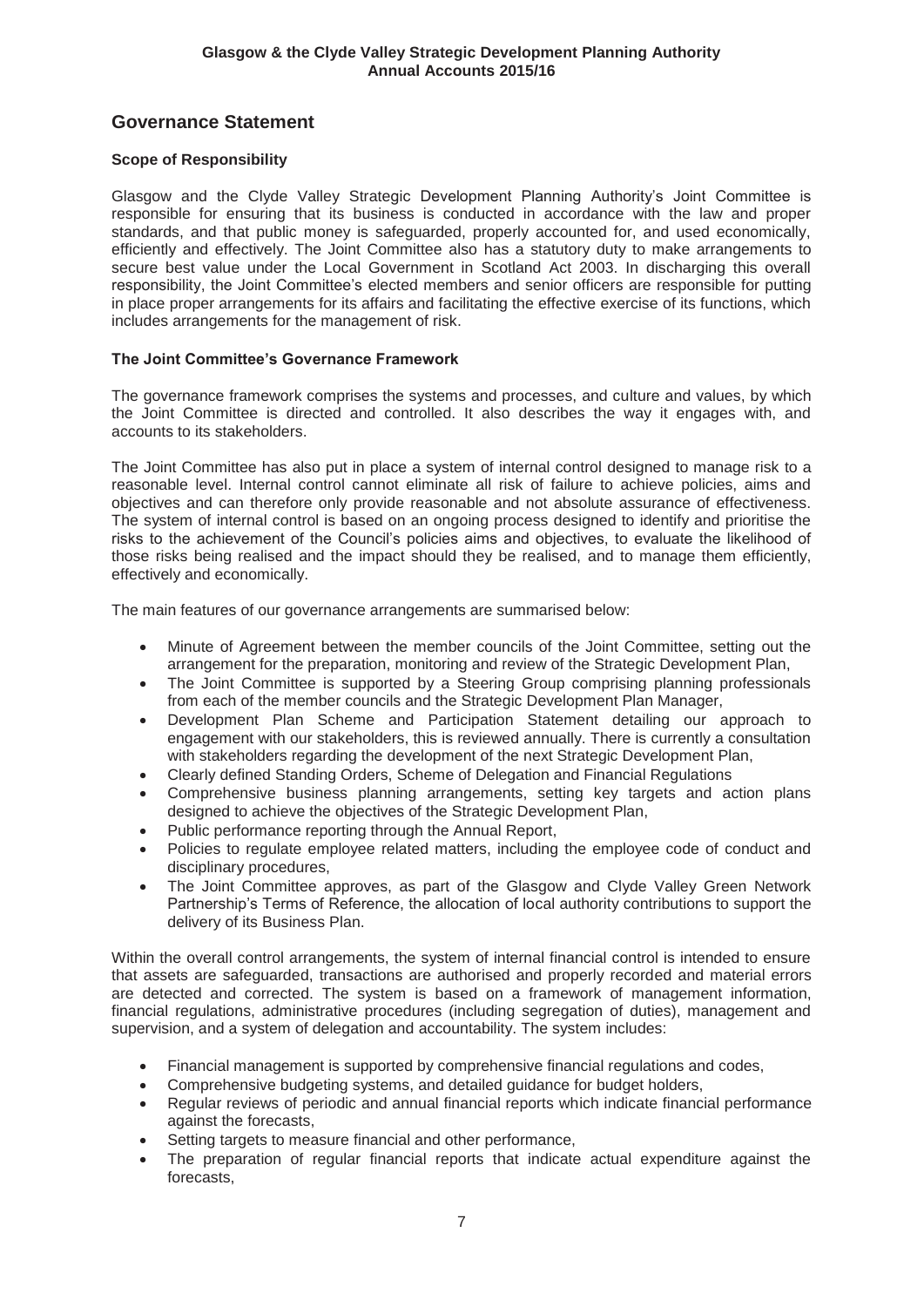With Renfrewshire Council being the lead authority, all financial transactions of the Joint Committee are processed through the financial systems of the Council and are subject to the same controls and scrutiny as those of Renfrewshire Council. This includes regular reviews by the Chief Auditor of Renfrewshire Council.

## **Review of Effectiveness**

Members and officers of the Joint Committee are committed to the concept of sound governance and the effective delivery of services and take into account comments made by internal and external auditors.

The effectiveness of the governance framework is reviewed annually by the Strategic Development Plan Manager, including the use of a self-assessment tool involving completion of a 30 point checklist covering four key areas of governance:

- Business Planning and Performance Management
- Internal Control Environment
- Budgeting, Accounting and Financial Control
- Risk Management and Business Continuity

This self-assessment indicated that the governance framework is being complied with in all material respects.

The Joint Committee's internal audit service operates in accordance with the Public Sector Internal Audit Standards. Internal Audit undertakes an annual programme following an assessment of risk completed during the strategic audit planning process. The Chief Auditor provides an annual report to the Joint Committee and an independent opinion on the adequacy and effectiveness of the system of internal control. The Chief Auditor's annual assurance statement concluded that a reasonable level of assurance can be placed upon the adequacy and effectiveness of the Joint Committee's internal control systems.

## **Statement on the Role of the Chief Financial Officer**

CIPFA published this statement in 2010 and under the Code, the Joint Committee is required to state whether it complies with the statement, and if not, to explain how their governance arrangements deliver the same impact. The full statement is:

The Chief Financial Officer in a public service organisation:

- is a key member of the Leadership Team, helping it to develop and implement strategy and to resource and deliver the authority's strategic objectives sustainably and in the public interest;
- must be actively involved in, and able to bring influence to bear on, all material business decisions to ensure immediate and longer term implications, opportunities and risks are fully considered, and alignment with the authority's financial strategy; and
- must lead the promotion and delivery by the whole authority of good financial management so that public money is safeguarded at all times and used appropriately, economically, efficiently and effectively.

To deliver these responsibilities the Chief Financial Officer:

must lead and direct a finance function that is resourced to be fit for purpose; and must be professionally qualified and suitably experienced

## **Continuous Improvement**

Risk management arrangements were improved during 2015/16, with regular reviews of risks and control actions being considered by the management team.

Following the planned internal audit, an action plan is being progressed to improve the Authorities business continuity arrangements.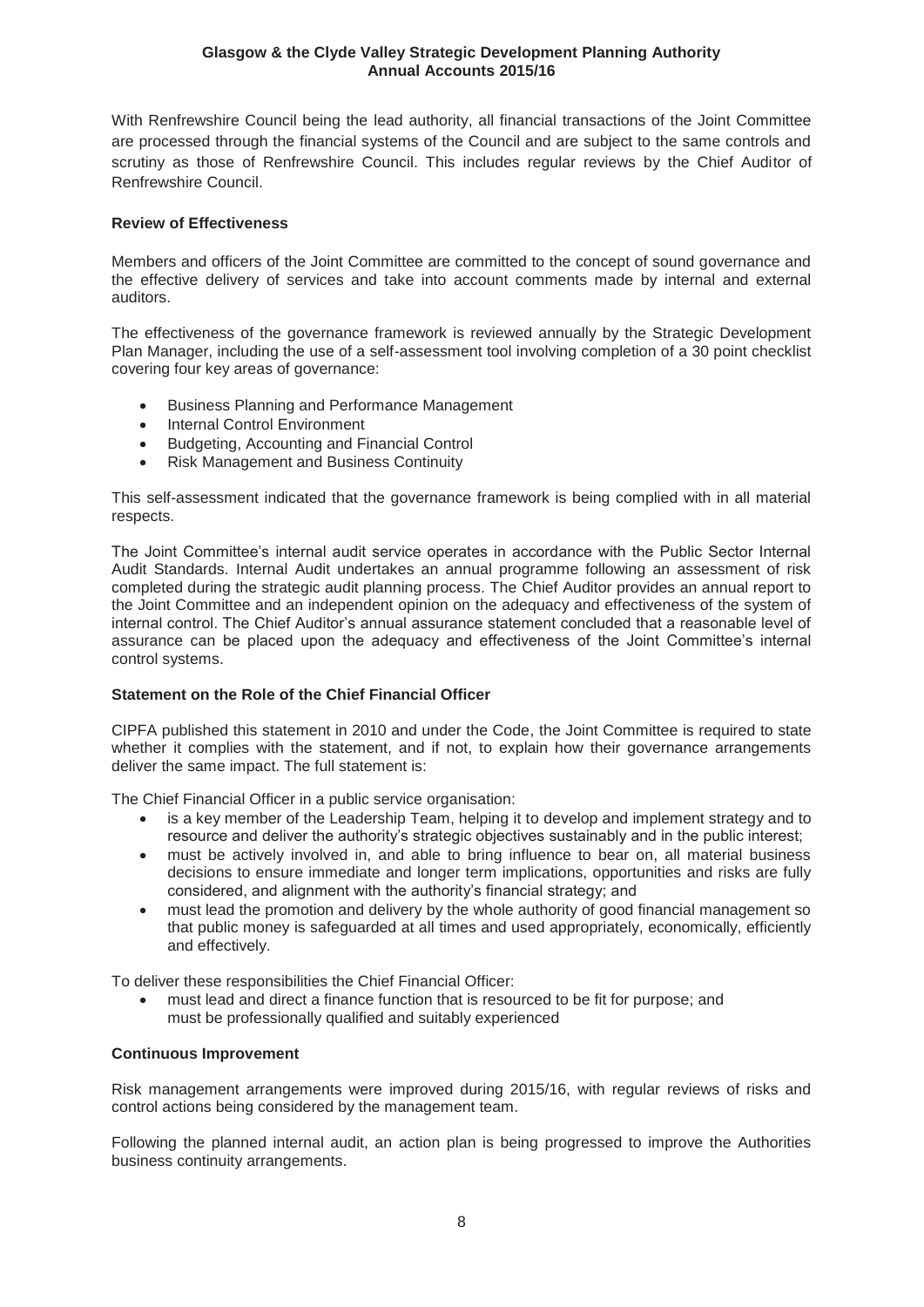## **Assurance**

In conclusion, it is our opinion that the annual review of governance together with the work of internal and external auditors and certification of assurance from the Strategic Development Plan Manager provide sufficient evidence that the principles of good governance operated effectively and the Joint Committee complies with its governance arrangements in all material respects. Systems are in place to continually review and improve the governance and internal control environment. Future actions will be taken as necessary to maintain and further enhance the Joint Committee's governance arrangements.

**Councillor James Scanlon Councillor Stuart Tait** 12 September 2016 12 September 2016

Convenor **Convention Convention Convention Convention Convention Convention Convention Convention Convention Convention Convention Convention Convention Convention Convention Convention Convention Convention Convention Con**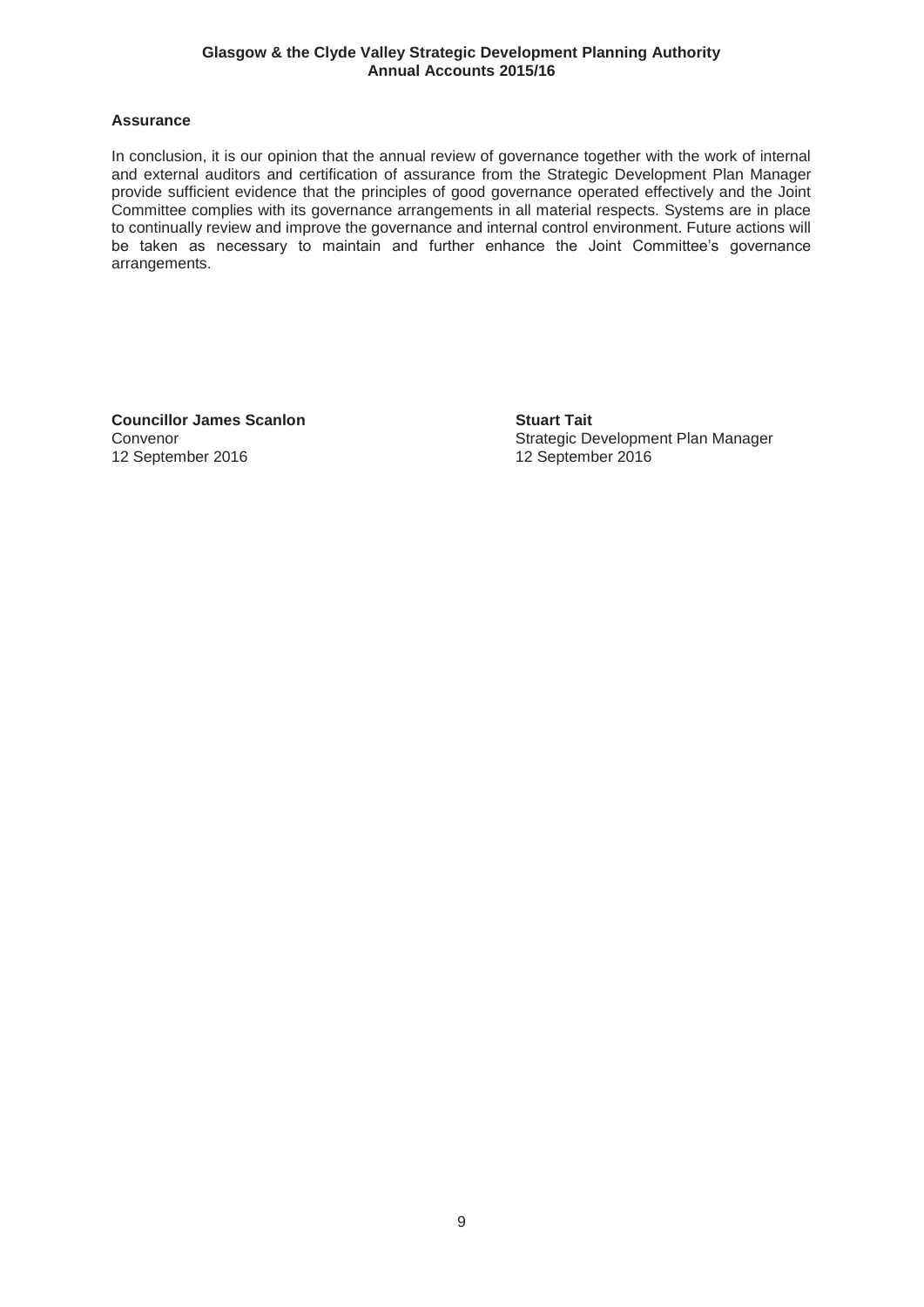# **Remuneration report**

All information disclosed in sections two to four in this Remuneration Report will be audited by the council's appointed auditor, Audit Scotland. The other section of the Remuneration Report will be reviewed by Audit Scotland to ensure that they are consistent with the financial statements.

### **1. Remuneration policy for elected members**

The Joint Committee makes no remuneration payment to any elected member, nor does it pay any expenses, fees or allowances to elected members. Further, no recharges have been made by member authorities in relation to elected member remuneration.

## **2. Remuneration policy for senior employees**

The Remuneration Policy of the Joint Committee is set in reference to national arrangements. The Scottish Joint Negotiating Committee (SJNC) for Local Authority Services sets the salaries for the Chief Executives of Scottish local authorities. The salary of the Strategic Development Planning Manager is set at spinal point 29, equivalent to 51% of the salary of the Chief Executive of Renfrewshire Council. These arrangements were agreed through approval of the Chief Officers' Award  $-$  Structure Plan Manager report at a meeting of the Joint Committee on  $2^{nd}$  December, 2002. The Assistant Strategic Development Planning Manager and Programme Manager posts have been evaluated under the single status framework and are paid according to the salary scales of Renfrewshire Council.

| 2014/15      | <b>Senior Employees</b> |                                                           | 2015/16                           |                                                                   |              |              |
|--------------|-------------------------|-----------------------------------------------------------|-----------------------------------|-------------------------------------------------------------------|--------------|--------------|
| <b>Total</b> | <b>Name</b>             | <b>Post Held</b>                                          | Salary, fees<br>and<br>allowances | <b>Expenses</b><br>allowance<br>chargeable<br>to UK<br>income tax | Other<br>(i) | <b>Total</b> |
| £            |                         |                                                           | £                                 | £                                                                 | £            | £            |
| 69,962       | <b>Stuart Tait</b>      | Strategic<br>Development Plan<br>Manager                  | 71,206                            |                                                                   |              | 71,206       |
| 47,304       | Dorothy<br>McDonald     | <b>Assistant Strategic</b><br>Development Plan<br>Manager | 48,877                            |                                                                   |              | 48,877       |
| 117,266      | Total                   |                                                           | 120,083                           |                                                                   |              | 120,083      |

The above tables show the relevant amounts, before tax and other deductions, due to, or receivable by, each of the persons named for the year to 31 March 2016, whether or not those amounts were actually paid to, or received by, those persons within that period.

(i) "Other" includes any payments made by the Joint Committee by way of remuneration to, or in respect of, the person that do not otherwise fall within the definition, other than payments relating to pensions.

## **3. Pension rights**

Pension benefits for Joint Committee employees are provided through the Local Government Pension Scheme (LGPS).

For local government employees this is a final salary pension scheme. This means that pension benefits are based on the final year's pay and the number of years that person has been a member of the scheme. The scheme's normal retirement age is 65.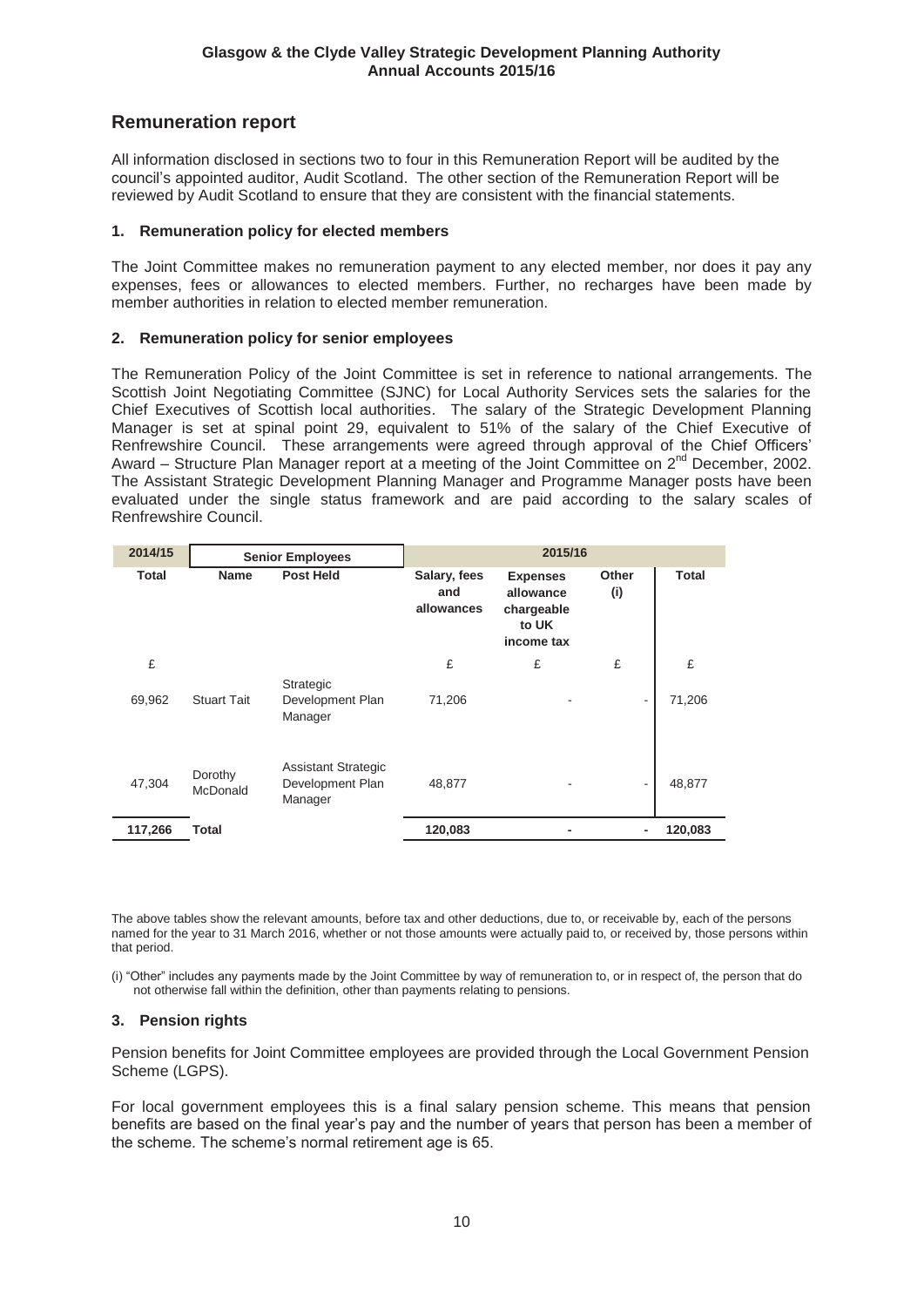From 1 April 2009 a five tier contribution system was introduced with contributions from scheme members being based on how much pay falls into each tier. This is designed to give more equality between the cost and benefits of scheme membership. Prior to 2009 contributions rates were set at 6% for all non manual employees.

|                    | 2014/15 Member contribution rates on earnings in the<br>bands below | 2015/16            |
|--------------------|---------------------------------------------------------------------|--------------------|
| Up to £20,335      | $5.5\%$                                                             | Up to £20,500      |
| £20,336 to £24,853 | 7.25%                                                               | £20,501 to £25,000 |
| £24,854 to £34,096 | 8.5%                                                                | £25,001 to £34,400 |
| £34,097 to £45,393 | 9.5%                                                                | £34,401 to £45,800 |
| Over £45,394       | 12%                                                                 | Over £45,801       |

If a person works part-time their contribution rate is worked out on the whole-time pay rate for the job, with actual contributions paid on actual pay earned.

There is no automatic entitlement to a lump sum. Members may opt to give up (commute) pension for a lump sum up to the limit set by the Finance Act 2004. The accrual rate guarantees a pension based on 1/49th of the pensionable pay for each year of membership, adjusted in line with the cost of living. (Prior to 2015 the accrual rate guaranteed a pension based on 1/60th of final pensionable salary and years of pensionable service. Prior to 2009 the accrual rate guaranteed a pension based on 1/80th and a lump sum based on 3/80th of final pensionable salary and years of pensionable service).

The value of the accrued benefits has been calculated on the basis of the age at which the person will first become entitled to receive a full pension on retirement without reduction on account of its payment at that age; without exercising any option to commute pension entitlement into a lump sum; and without any adjustment for the effects of future inflation.

The pension figures shown relate to the benefits that the person has accrued as a consequence of their total local government employment, not just that relating to their current post.

|                    | <b>Senior Employees</b>                                |                                                                                                                        |          |                |          |        |  |                                                                                       |
|--------------------|--------------------------------------------------------|------------------------------------------------------------------------------------------------------------------------|----------|----------------|----------|--------|--|---------------------------------------------------------------------------------------|
| <b>Name</b>        | <b>Post Held</b>                                       | <b>Accrued Pension benefits</b><br>Change in accrued pension<br>benefits since 31 March<br>as at 31 March 2016<br>2015 |          |                |          |        |  | <b>Pension contributions</b><br>made by Joint<br><b>Committee during</b><br>2015-2016 |
|                    |                                                        | <b>Pension</b>                                                                                                         | Lump Sum | <b>Pension</b> | Lump Sum | (i)    |  |                                                                                       |
|                    |                                                        | £m                                                                                                                     | £m       | £m             | £m       | £      |  |                                                                                       |
| <b>Stuart Tait</b> | Strategic Development Plan<br>Manager                  | 0.028                                                                                                                  | 0.057    | $+0.002$       | $+0.001$ | 13,743 |  |                                                                                       |
| Dorothy McDonald   | <b>Assistant Strategic</b><br>Development Plan Manager | 0.019                                                                                                                  | 0.039    | $+0.002$       | $+0.001$ | 9,433  |  |                                                                                       |
|                    |                                                        | 0.047                                                                                                                  | 0.096    | $+0.004$       | $+0.002$ | 23,176 |  |                                                                                       |

(i) includes any contributions that Glasgow and the Clyde Valley Strategic Development Planning Authority has agreed to pay in respect of the relevant person at a later date

No pension contributions are made for the Joint Committee Convener.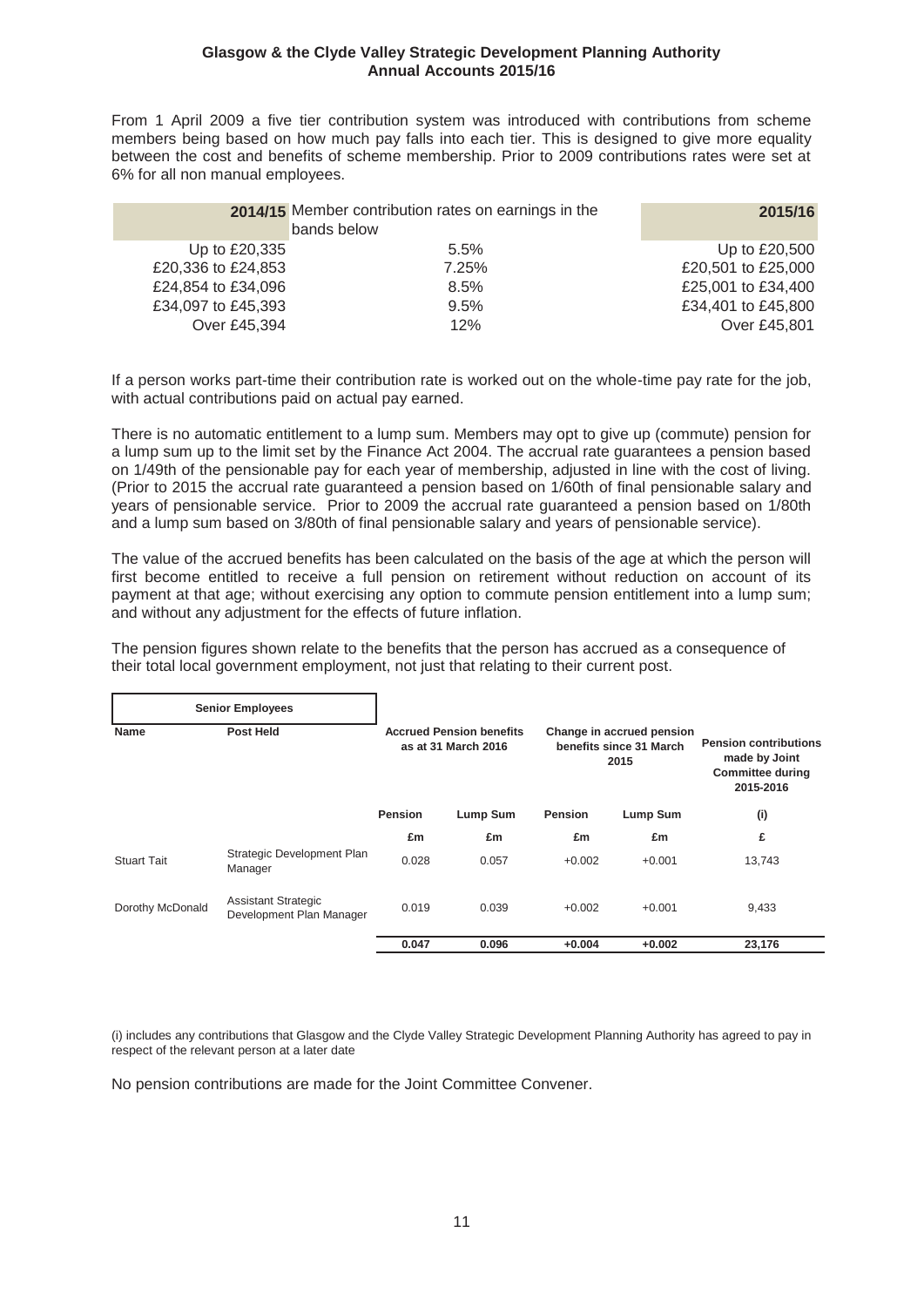## **4. Remuneration of Employees**

The following table gives a statement of the number of employees whose remuneration, excluding pension contributions, was in excess of £50,000 during 2015/16, in bands of £5,000.

| 2014/15<br>Number of<br>employees | <b>Remuneration Band</b> | 2015/16<br>Number of<br>employees |
|-----------------------------------|--------------------------|-----------------------------------|
| 1                                 | £50,000 - £54,999        | 1                                 |
|                                   | £55,000 - 59,999         |                                   |
|                                   | £60,000 - £64,999        |                                   |
| 1                                 | £65,000 - 69,999         |                                   |
|                                   | £70,000 - £74,999        | 1                                 |
|                                   | £75,000 - £79,999        |                                   |
|                                   | £80,000 - £84,999        |                                   |
|                                   | £85,000 - £89,999        |                                   |
|                                   | £90,000 - £94,999        |                                   |
|                                   | £95,000 - £99,000        |                                   |
| 2                                 |                          | 2                                 |

**Councillor James Scanlon Stuart Tait**<br>
Convenor Strategic De

Convenor Convenor Conventer 2016<br>
12 September 2016<br>
12 September 2016 12 September 2016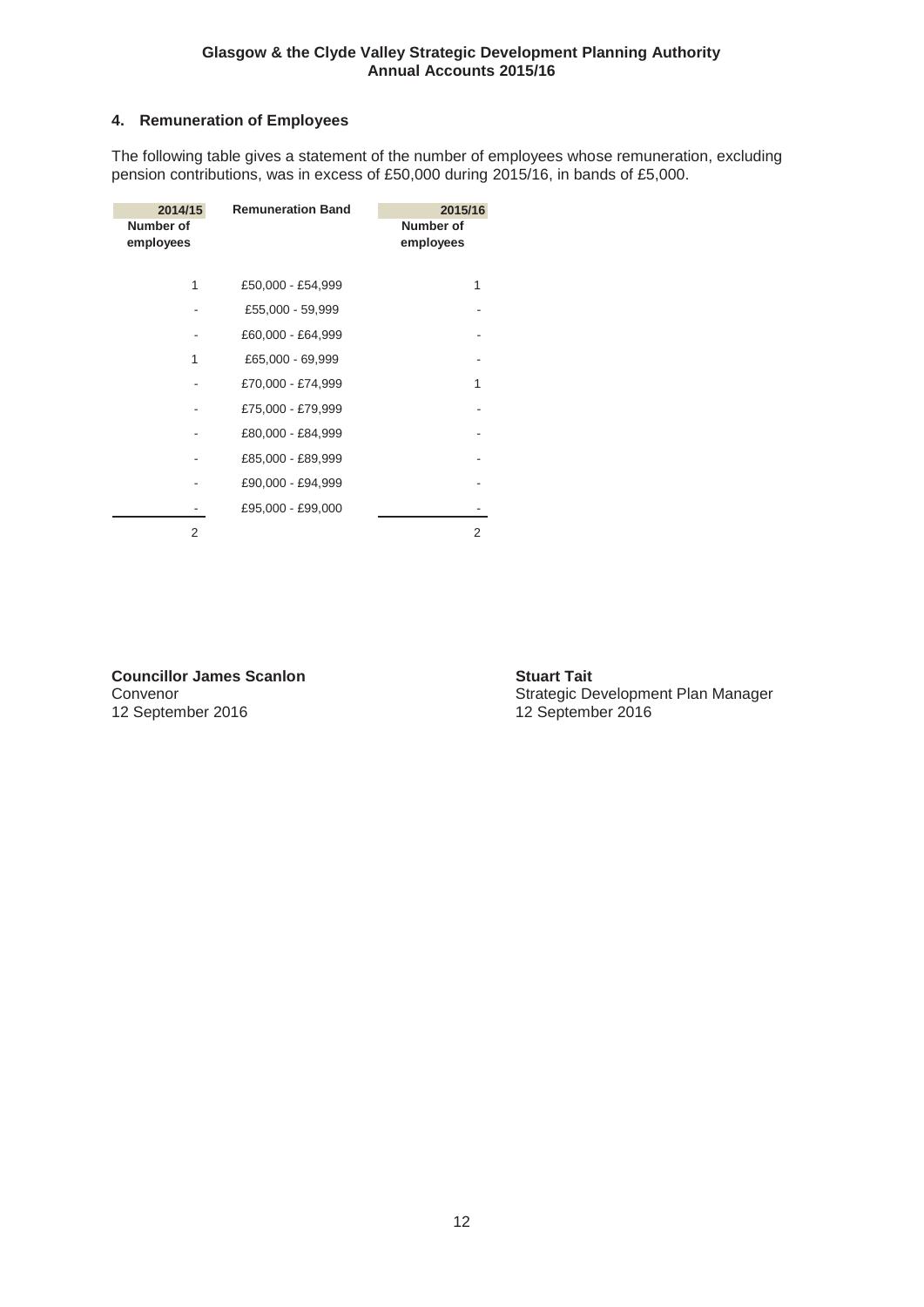# **Independent Auditor's Report**

## **Annual Accounts 2015-16**

## **Independent auditor's report to the members of Glasgow and the Clyde Valley Strategic Development Planning Authority (Clydeplan) and the Accounts Commission for Scotland**

I certify that I have audited the financial statements of Clydeplan for the year ended 31 March 2016 under Part VII of the Local Government (Scotland) Act 1973. The financial statements comprise the Movement in Reserves Statement, Comprehensive Income and Expenditure Statement, Balance Sheet, Cash-Flow Statement, and the related notes. The financial reporting framework that has been applied in their preparation is applicable law and International Financial Reporting Standards (IFRSs) as adopted by the European Union, and as interpreted and adapted by the Code of Practice on Local Authority Accounting in the United Kingdom 2015/16 (the 2015/16 Code).

This report is made solely to the parties to whom it is addressed in accordance with Part VII of the Local Government (Scotland) Act 1973 and for no other purpose. In accordance with paragraph 125 of the Code of Audit Practice approved by the Accounts Commission for Scotland, I do not undertake to have responsibilities to members or officers, in their individual capacities, or to third parties.

## **Respective responsibilities of the treasurer and auditor**

As explained more fully in the Statement of Responsibilities, the treasurer is responsible for the preparation of the financial statements and for being satisfied that they give a true and fair view. My responsibility is to audit and express an opinion on the financial statements in accordance with applicable law and International Standards on Auditing (UK and Ireland) as required by the Code of Audit Practice approved by the Accounts Commission for Scotland. Those standards require me to comply with the Auditing Practices Board's Ethical Standards for Auditors.

## **Scope of the audit of the financial statements**

An audit involves obtaining evidence about the amounts and disclosures in the financial statements sufficient to give reasonable assurance that the financial statements are free from material misstatement, whether caused by fraud or error. This includes an assessment of: whether the accounting policies are appropriate to the circumstances of the body and have been consistently applied and adequately disclosed; the reasonableness of significant accounting estimates made by the treasurer; and the overall presentation of the financial statements. In addition, I read all the financial and non-financial information in the Annual Accounts to identify material inconsistencies with the audited financial statements and to identify any information that is apparently materially incorrect based on, or materially inconsistent with, the knowledge acquired by me in the course of performing the audit. If I become aware of any apparent material misstatements or inconsistencies I consider the implications for my report.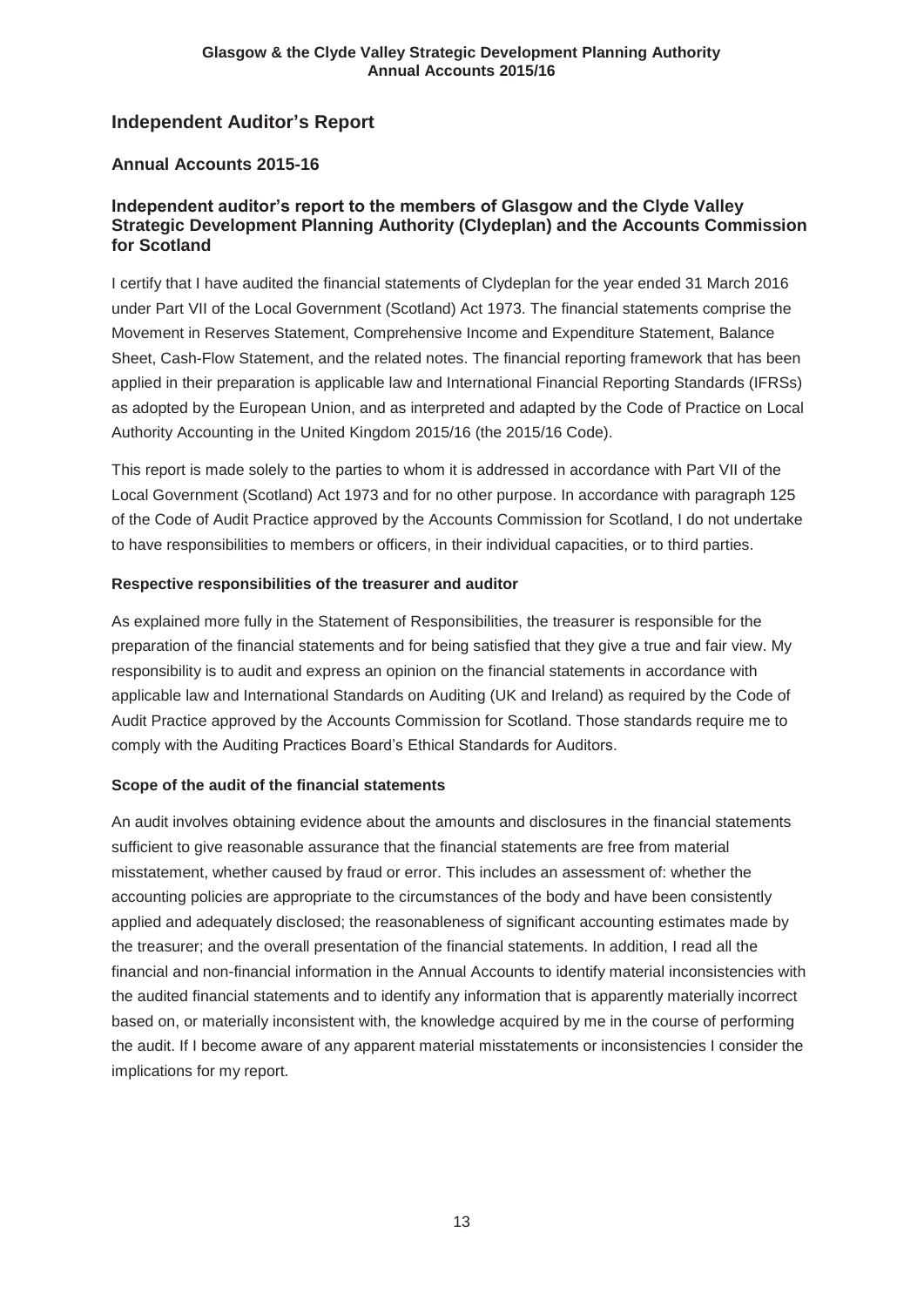## **Opinion on financial statements**

In my opinion the financial statements:

- give a true and fair view in accordance with applicable law and the 2015/16 Code of the state of the affairs of the body as at 31 March 2016 and of the income and expenditure of the body for the year then ended;
- have been properly prepared in accordance with IFRSs as adopted by the European Union, as interpreted and adapted by the 2015/16 Code; and
- have been prepared in accordance with the requirements of the Local Government (Scotland) Act 1973, The Local Authority Accounts (Scotland) Regulations 2014, and the Local Government in Scotland Act 2003.

## **Opinion on other prescribed matters**

In my opinion:

- the part of the Remuneration Report to be audited has been properly prepared in accordance with The Local Authority Accounts (Scotland) Regulations 2014; and
- the information given in the Management Commentary for the financial year for which the financial statements are prepared is consistent with the financial statements.

## **Matters on which I am required to report by exception**

I am required to report to you if, in my opinion:

- adequate accounting records have not been kept; or
- the financial statements and the part of the Remuneration Report to be audited are not in agreement with the accounting records; or
- I have not received all the information and explanations I require for my audit; or
- the Governance Statement has not been prepared in accordance with Delivering Good Governance in Local Government; or
- there has been a failure to achieve a prescribed financial objective.

I have nothing to report in respect of these matters.

Anne McGregor Senior Audit Manager Audit Scotland 4th Floor, South Suite The Athenaeum Building 8 Nelson Mandela Place Glasgow G2 1BT

September 2016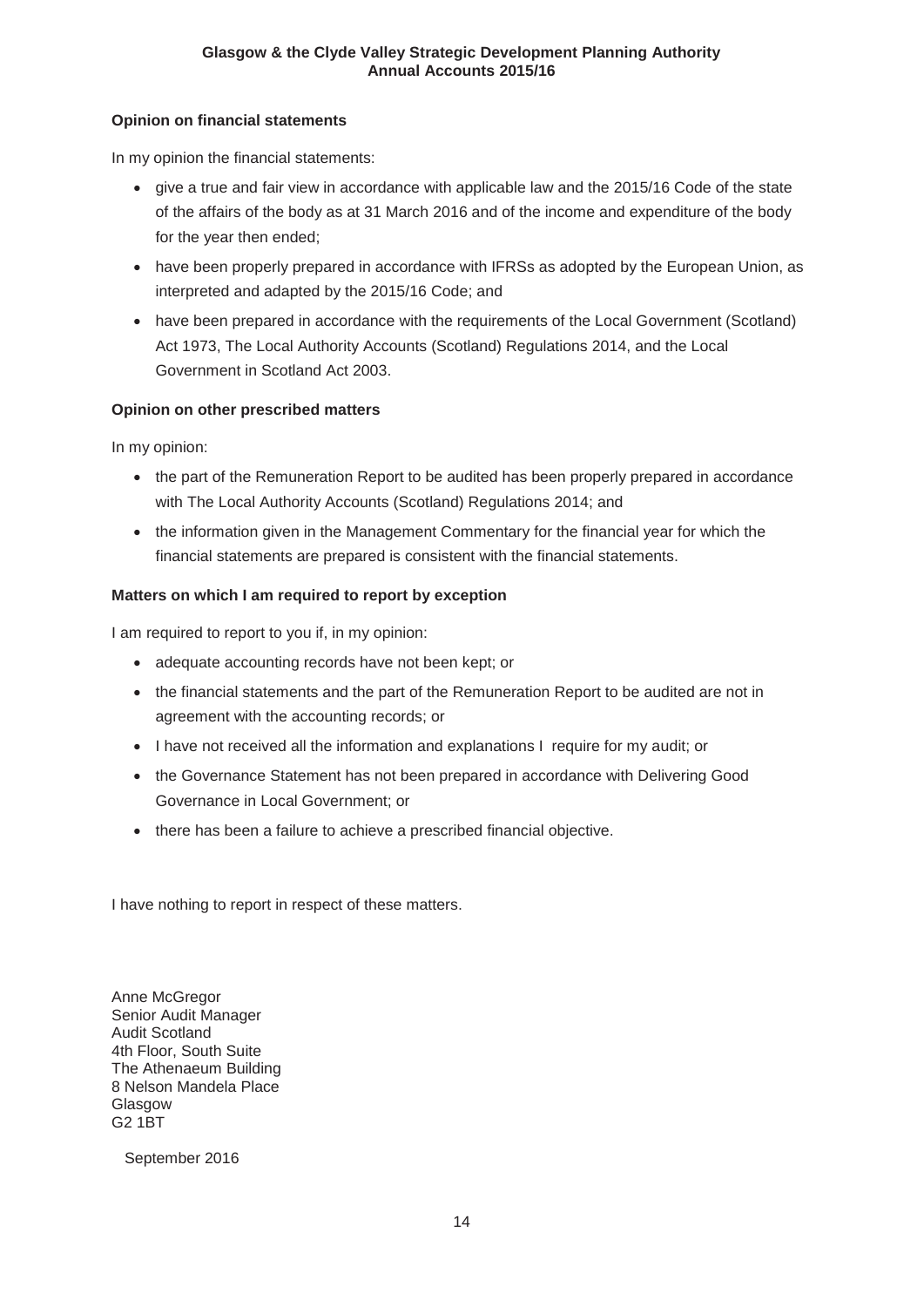## **Movement in Reserves Statement for the year ended 31 March 2016**

This statement shows the movement in the year on the different reserves held by the Joint Committee, analysed into usable reserves (that is, those reserves that can be applied to fund expenditure) and unusable reserves. The surplus or deficit on the provision of services line shows the true economic cost of providing the Joint Committee's services, more details of which are shown in the **comprehensive income and expenditure statement**.

|                                                                             |             | <b>Usable reserves</b>    | Unusable reserves         |                                                                            |                          |
|-----------------------------------------------------------------------------|-------------|---------------------------|---------------------------|----------------------------------------------------------------------------|--------------------------|
|                                                                             |             | Revenue<br><b>Reserve</b> | Pension<br><b>Reserve</b> | <b>Employee</b><br><b>Statutory</b><br><b>Adjustment</b><br><b>Account</b> | Total<br><b>Reserves</b> |
|                                                                             | <b>Note</b> | £                         | £                         | £                                                                          | £                        |
| Balance at 31 March 2014 carried forward                                    |             | ä,                        | (356,000)                 | (12, 154)                                                                  | (368, 154)               |
| Movement in reserves during 2014-15                                         |             |                           |                           |                                                                            |                          |
| Surplus or (deficit) on the provision of services                           |             | (62, 572)                 |                           |                                                                            | (62, 572)                |
| Other comprehensive income and expenditure                                  | 16a         |                           | (412,000)                 |                                                                            | (412,000)                |
| Total comprehensive income and expenditure                                  |             | (62, 572)                 | (412,000)                 | $\blacksquare$                                                             | (474, 572)               |
| Adjustments between accounting basis and<br>funding basis under regulations | 6b & 6c     | 33,994                    | (34,000)                  | 6                                                                          |                          |
| <b>Transfer from Creditors</b>                                              | 6a          | 386,992                   |                           |                                                                            | 386,992                  |
| Net increase or (decrease) before transfers to<br>other statutory reserves  |             | 358,414                   | (446,000)                 | 6                                                                          | (87, 580)                |
| Transfers to or (from) other statutory reserves                             |             |                           |                           |                                                                            |                          |
| Transfer to creditors                                                       | 13          | (358, 414)                |                           |                                                                            | (358, 414)               |
| Increase or (decrease) in 2014-15                                           |             |                           | (446,000)                 | 6                                                                          | (445, 994)               |
| Balance at 31 March 2015 carried forward                                    |             |                           | (802,000)                 | (12, 148)                                                                  | (814, 148)               |
| Movement in reserves during 2015-16                                         |             |                           |                           |                                                                            |                          |
| Surplus or (deficit) on the provision of services                           |             | (150, 743)                |                           |                                                                            | (150, 743)               |
| Other comprehensive income and expenditure                                  | 16a         |                           | 393,000                   |                                                                            | 393,000                  |
| Total comprehensive income and expenditure                                  |             | (150, 743)                | 393,000                   | $\blacksquare$                                                             | 242,257                  |
| Adjustments between accounting basis and<br>funding basis under regulations | 6b & 6c     | 50,816                    | (53,000)                  | 2,184                                                                      |                          |
| <b>Transfer from Creditors</b>                                              | 6a          | 358,414                   |                           |                                                                            | 358,414                  |
| Net increase or (decrease) before transfers to<br>other statutory reserves  |             | 258,487                   | 340,000                   | 2,184                                                                      | 600,671                  |
| Transfers (to) or from other statutory reserves                             |             |                           |                           |                                                                            |                          |
| Transfer to creditors                                                       | 13          | (258, 487)                |                           |                                                                            | (258, 487)               |
| Increase or (decrease) in 2015-16                                           |             | ٠                         | 340,000                   | 2,184                                                                      | 342,184                  |
| Balance at 31 March 2016 carried forward                                    |             |                           | (462,000)                 | (9,964)                                                                    | (471, 964)               |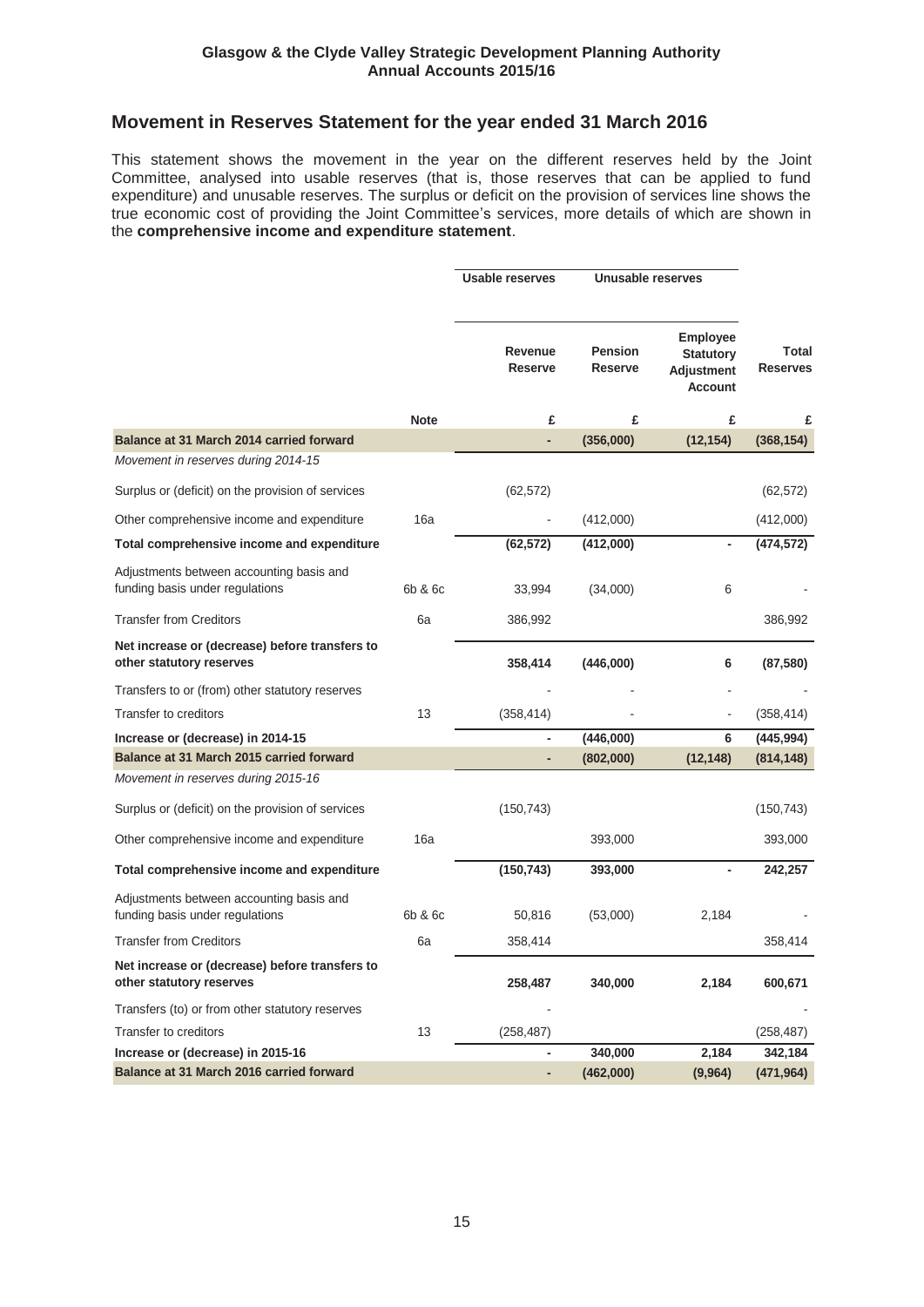## **Comprehensive Income and Expenditure Statement for the year ended 31 March 2016**

This statement shows the accounting cost of providing services and managing the Joint Committee during the year. It includes, on an accruals basis, all of the Joint Committee's day-to-day expenses and related income. It also includes transactions measuring the value of non-current assets actually consumed during the year and the real projected value of retirement benefits earned by employees during the year. The statement shows the accounting cost in accordance with generally accepted accounting practices, rather than the cost according to the statutory regulations that specify the net expenditure that local authorities need to take into account. The required adjustments between accounting basis and funding basis under regulations are shown in the **movement in reserves statement**.

| 2014/15    |                                                                  |             | 2015/16    |
|------------|------------------------------------------------------------------|-------------|------------|
| £          |                                                                  | <b>Note</b> | £          |
| 435,299    | <b>Employee Costs</b>                                            |             | 417,927    |
| 63,151     | <b>Property Costs</b>                                            |             | 63,524     |
| 34,253     | <b>Supplies &amp; Services</b>                                   |             | 40,289     |
| 65,274     | Contractors                                                      |             | 63,359     |
| 44,735     | <b>Administration Costs</b>                                      |             | 41,811     |
| 69,601     | Payments to Other Bodies                                         |             | 172,061    |
| 712,313    | <b>Cost of Services</b>                                          |             | 798,971    |
|            |                                                                  |             |            |
| (81,908)   | Other Income                                                     |             | (91, 584)  |
| 11,667     | Financing & Investment Income & Expenditure                      | 9           | 22,856     |
| (579, 500) | <b>Requisitions from Members Authorities</b>                     | 14          | (579, 500) |
|            |                                                                  |             |            |
|            | 62,572 (Surplus) or deficit on the provision of services         |             | 150,743    |
|            |                                                                  |             |            |
| 412,000    | Actuarial (Gains) or losses on pension assets and<br>liabilities | 16a         | (393,000)  |
| 412,000    | <b>Other Comprehensive Income &amp; Expenditure</b>              |             | (393,000)  |
| 474,572    | <b>Total Comprehensive Income &amp; Expenditure</b>              |             | (242,257)  |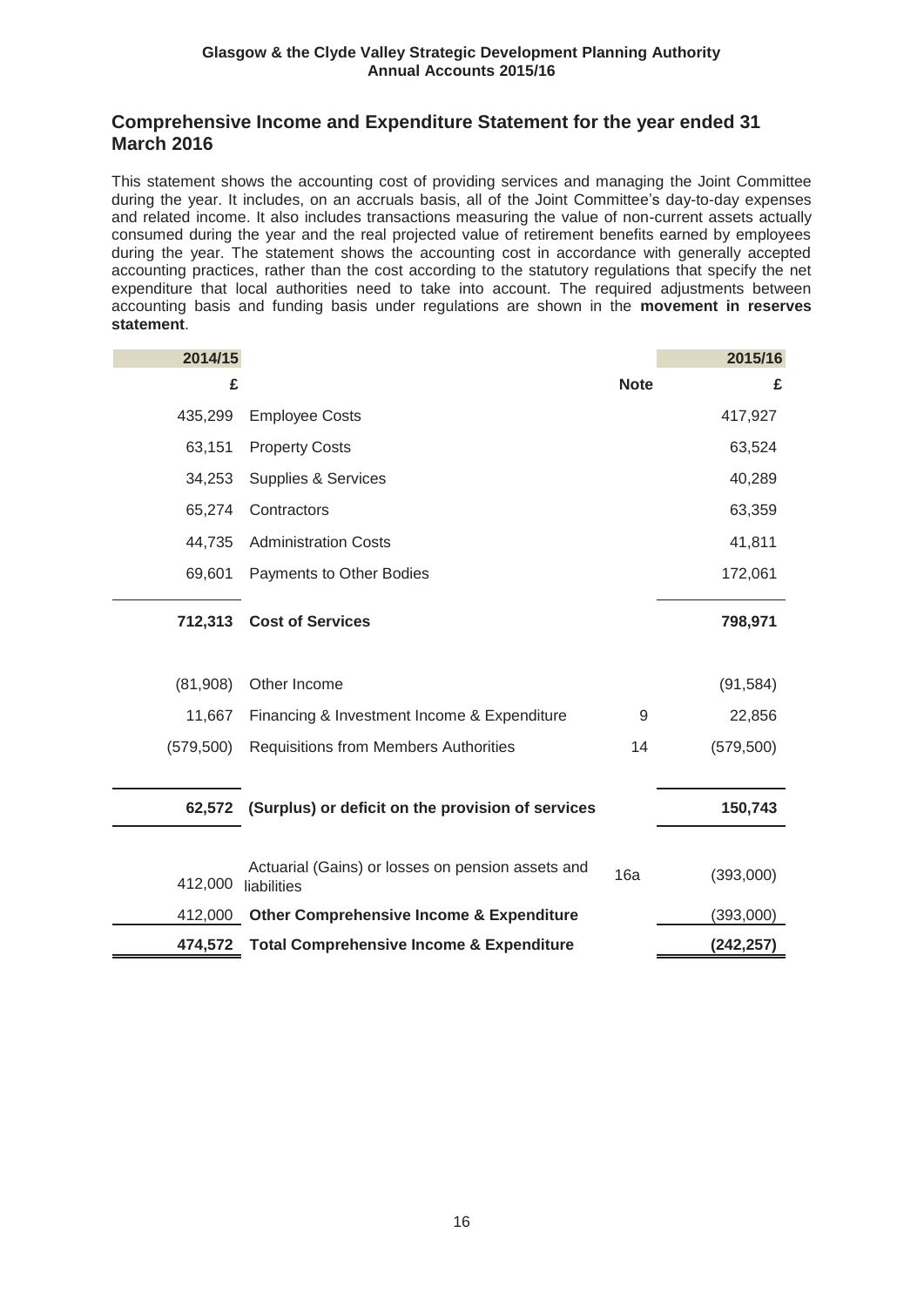# **Balance Sheet as at 31 March 2016**

The **balance sheet** shows the value as at 31 March 2016 of the assets and liabilities recognised by the Joint Committee. The net assets of the Joint Committee (assets less liabilities) are matched by the reserves held. Reserves are reported in two categories. The first category comprises usable reserves, which are those reserves that the Joint Committee may use to provide services, subject to the need to maintain a prudent level of reserves and any statutory limitations on their use. The second category of reserves comprises those that the Joint Committee is not able to use to provide services.

| 31st March<br>2015 |                                                               | <b>Note</b>    | <b>31st March</b><br>2016 |
|--------------------|---------------------------------------------------------------|----------------|---------------------------|
| £                  |                                                               |                | £                         |
|                    | <b>Long Term Debtor</b><br><b>Current Assets</b>              |                |                           |
| 505,270<br>12,144  | Funds held by Renfrewshire Council<br>Debtors and Prepayments | 11             | 479,250<br>23,518         |
|                    |                                                               |                |                           |
| 517,414            |                                                               |                | 502,768                   |
|                    | less Current Liabilities                                      |                |                           |
| (529, 562)         | <b>Creditors And Accruals</b>                                 | 12             | (512, 732)                |
| (12, 148)          | <b>Net Assets Excluding Pension (Liability)/Asset</b>         |                | (9,964)                   |
|                    | <b>Long Term Liabilities</b>                                  |                |                           |
| (802,000)          | Pension (liability)/Asset                                     | 6 <sub>b</sub> | (462,000)                 |
| (814, 148)         | <b>Net (Liabilities)/Asset Including Pension</b>              |                | (471, 964)                |
|                    | <b>Represented by:</b><br><b>Useable Reserves</b>             |                |                           |
| (358, 414)         | <b>Balance due to Member Authorities</b>                      |                | (258, 487)                |
| 358,414            | <b>Transfer to Creditors</b><br><b>Unuseable Reserves</b>     | 6a             | 258,487                   |
| (12, 148)          | <b>Employee Statutory Adjustment Account</b>                  | 6c             | (9,964)                   |
| (802,000)          | Pension Reserve                                               | 6b             | (462,000)                 |
| (814, 148)         |                                                               |                | (471, 964)                |

The audited accounts were authorised for issue on 12 September 2016. Balance Sheet signed by:

**Alan Russell CPFA Treasurer** 12 September 2016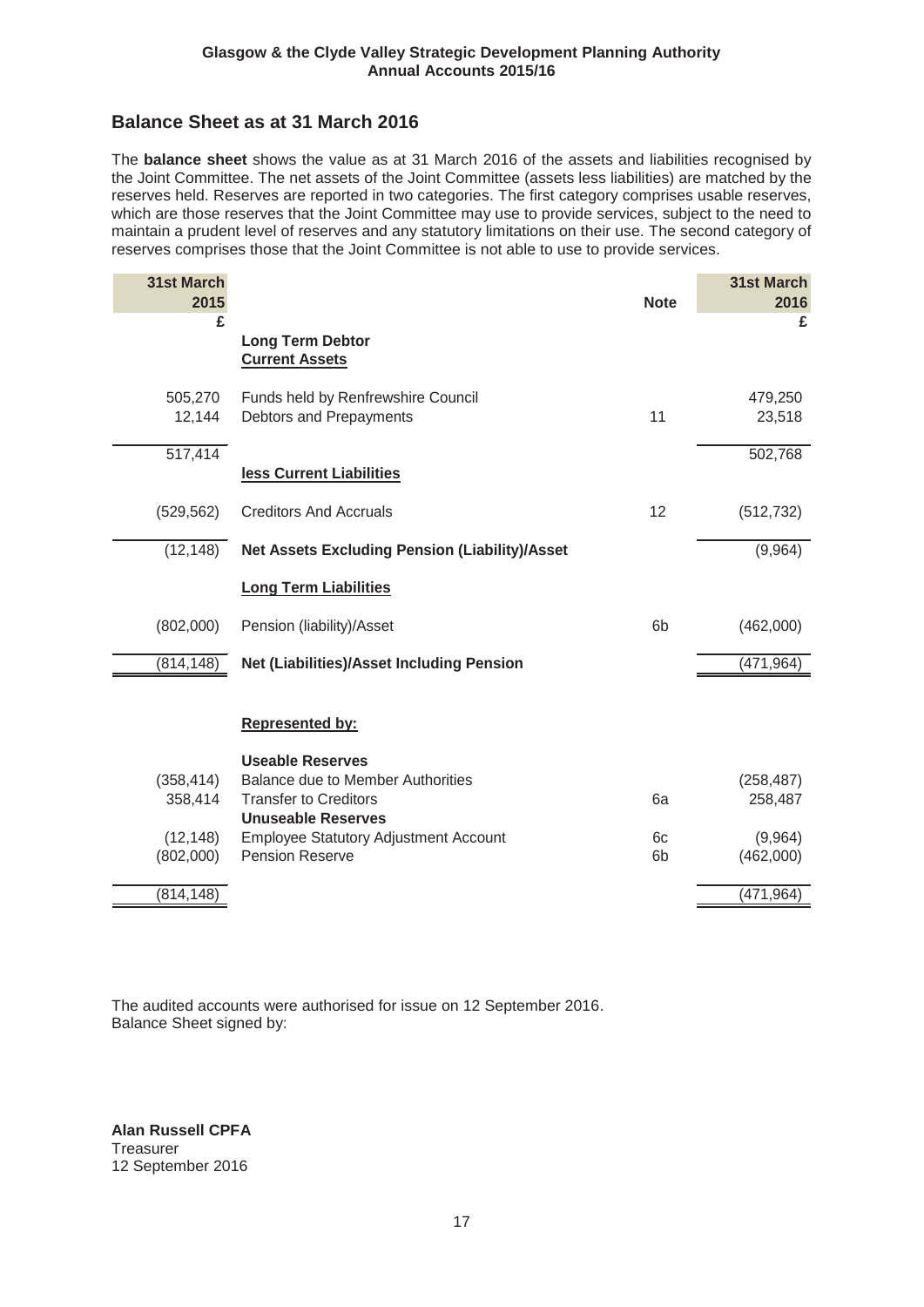# **Cash flow Statement for the year ended 31 March 2016**

This statement shows the changes in cash and cash equivalents during the year. It shows how the Joint Committee generates and uses cash and cash equivalents by classifying cash flows as operating, investing and financing activities. The amount of net cash flows arising from operating activities is a key indicator of the extent to which the operations of the Joint Committee are funded by way of requisition income or from the recipients of services provided. Investing activities represent the extent to which cash outflows have been made for resources that are intended to contribute to the Joint Committee's future service delivery. Cash flows arising from financing activities are useful in predicting claims on future cash flows by providers of capital (that is, borrowing) to the Joint Committee.

| 2014/15    |                                                                                                                          | 2015/16    |
|------------|--------------------------------------------------------------------------------------------------------------------------|------------|
| £          |                                                                                                                          | £          |
|            | <b>Operating Activities</b>                                                                                              |            |
|            | <b>Cash Inflows</b>                                                                                                      |            |
| (773, 197) | Other receipts from operating activities                                                                                 | (621, 916) |
| (3, 333)   | Interest received                                                                                                        | (3, 144)   |
| (776, 530) | Cash inflows generated from operating activities                                                                         | (625,060)  |
|            | <b>Cash Outflows</b>                                                                                                     |            |
| 358,889    | Cash paid to and on behalf of employees                                                                                  | 329,956    |
| 394,009    | Cash paid to suppliers of goods and services                                                                             | 260,410    |
| 53,838     | Other payments for operating activates                                                                                   | 60,714     |
| 806,736    | Cash outflows generated from operating activities                                                                        | 651,080    |
| 30,206     | Net (increase)/decrease in cash and cash<br>equivalents                                                                  | 26,020     |
| 535,476    | Cash and cash equivalents at the beginning of the<br>reporting period - short term deposits with Renfrewshire<br>Council | 505,270    |
| 505,270    | Cash and cash equivalents at the end of the reporting<br>period - short term deposits with Renfrewshire Council          | 479,250    |
| 30,206     | Net cash outflow in cash and cash equivalents in<br>year                                                                 | 26,020     |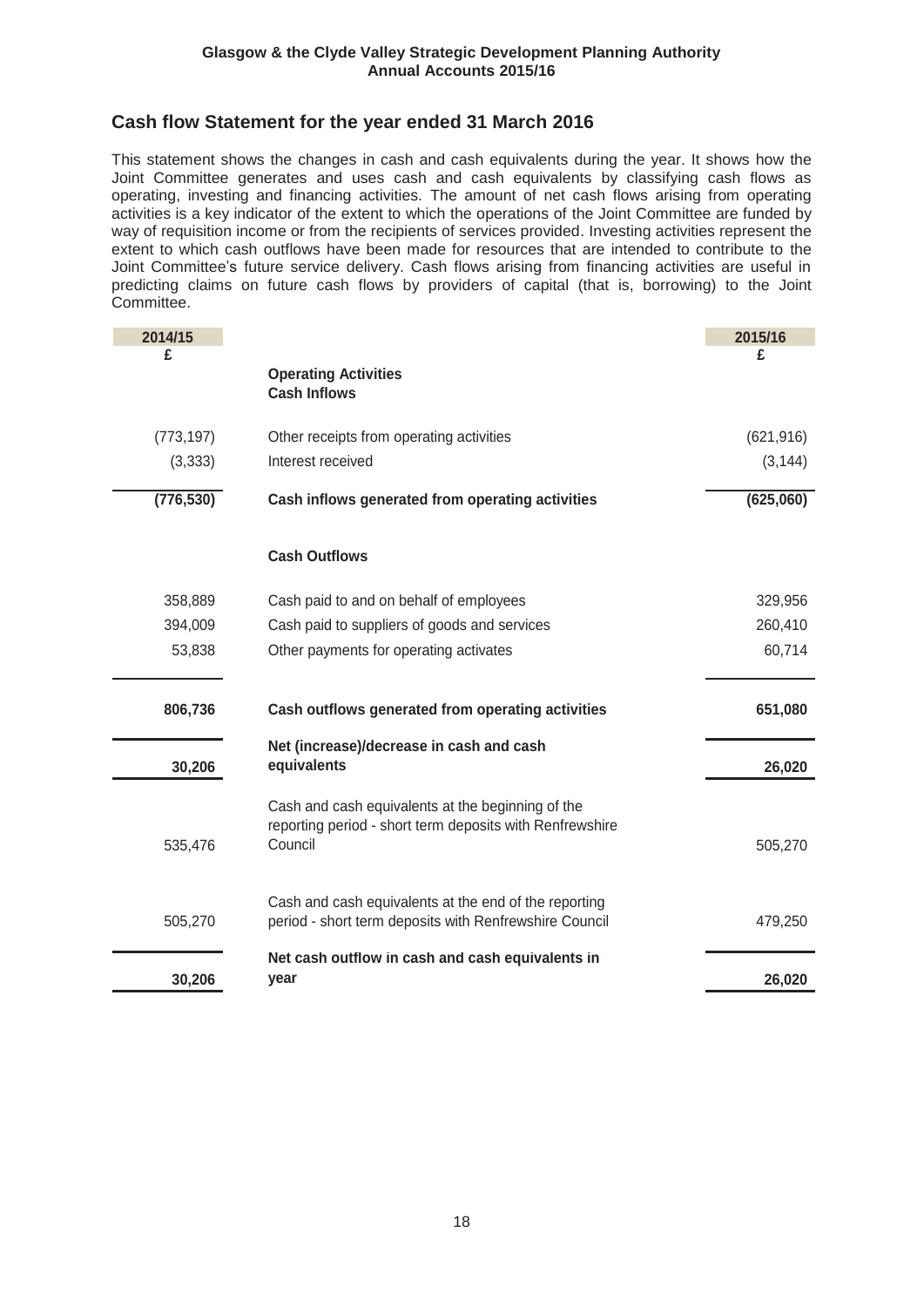# **Note 1 Summary of Significant Accounting Policies**

The Financial Statements for the year ended 31 March 2016 have been prepared in accordance with proper accounting practice as per section 12 of the Local Government in Scotland Act 2003. Proper accounting practice comprises the Code of Practice on Local Authority Accounting in the United Kingdom (the Accounting Code) and the Service Reporting Code of Practice for Local Authorities 2015/16, (SeRCOP) supported by International Financial Reporting Standards and recommendations made by the Local Authority (Scotland) Accounts Advisory Committee (LASAAC). They are designed to give a true and fair view of the financial performance and position of the Joint Committee and comparative figures for the previous financial year are provided. There are no significant departures from these recommendations.

The following accounting concepts have been considered in the application of accounting policies:

**Accruals basis** - the accruals concept requires the non-cash effects of transactions to be included in the financial statement for the year in which they occur, not in the period in which payment is made or income received.

**Going concern** - the going concern concept assumes that the Joint Committee will continue in existence for the foreseeable future.

**Understandability** – users of the financial statements are assumed to have a reasonable knowledge of accounting and local government.

**Relevance** – the information in the financial statements is useful for assessing Joint Committee's stewardship of public funds and for making economic decisions.

**Materiality** - information is included in the financial statements where the information is of such significance that it could influence the decisions or assessments of users of the information.

**Reliability** – information included in the financial statements faithfully represents the substance of transactions, is free from bias and material error, is complete within the bounds of materiality and cost, and has been prudently prepared.

**Primacy of legislative requirements** - legislative requirements have priority over accounting principles in the event of conflict between legislation and the Accounting Code.

The accounts have been prepared under the historic cost convention. The following accounting policies used in the preparation of the statements have been reviewed in line with changes made to the Accounting Code following the introduction of International Financial Reporting Standards.

## **Accruals of Expenditure and Income**

Activity is accounted for in the year that it takes place, not simply when cash payments are made or received. In particular:

- i. Revenue from the sale of goods is recognised when the Joint Committee transfers the significant risks and rewards of ownership to the purchaser, and it is probable that the economic benefits or service potential associated with the transaction will flow to the Joint Committee.
- ii. Revenue from the provision of services is recognised when the Joint Committee can measure reliably the percentage of completion of the transaction and it is probable that the economic benefits or service potential associated with the transaction will flow to the Joint Committee.
- iii. Supplies are recorded as expenditure when they are consumed. Where there is a gap between the date supplies are received and their consumption, they are carried as inventories on the Balance Sheet.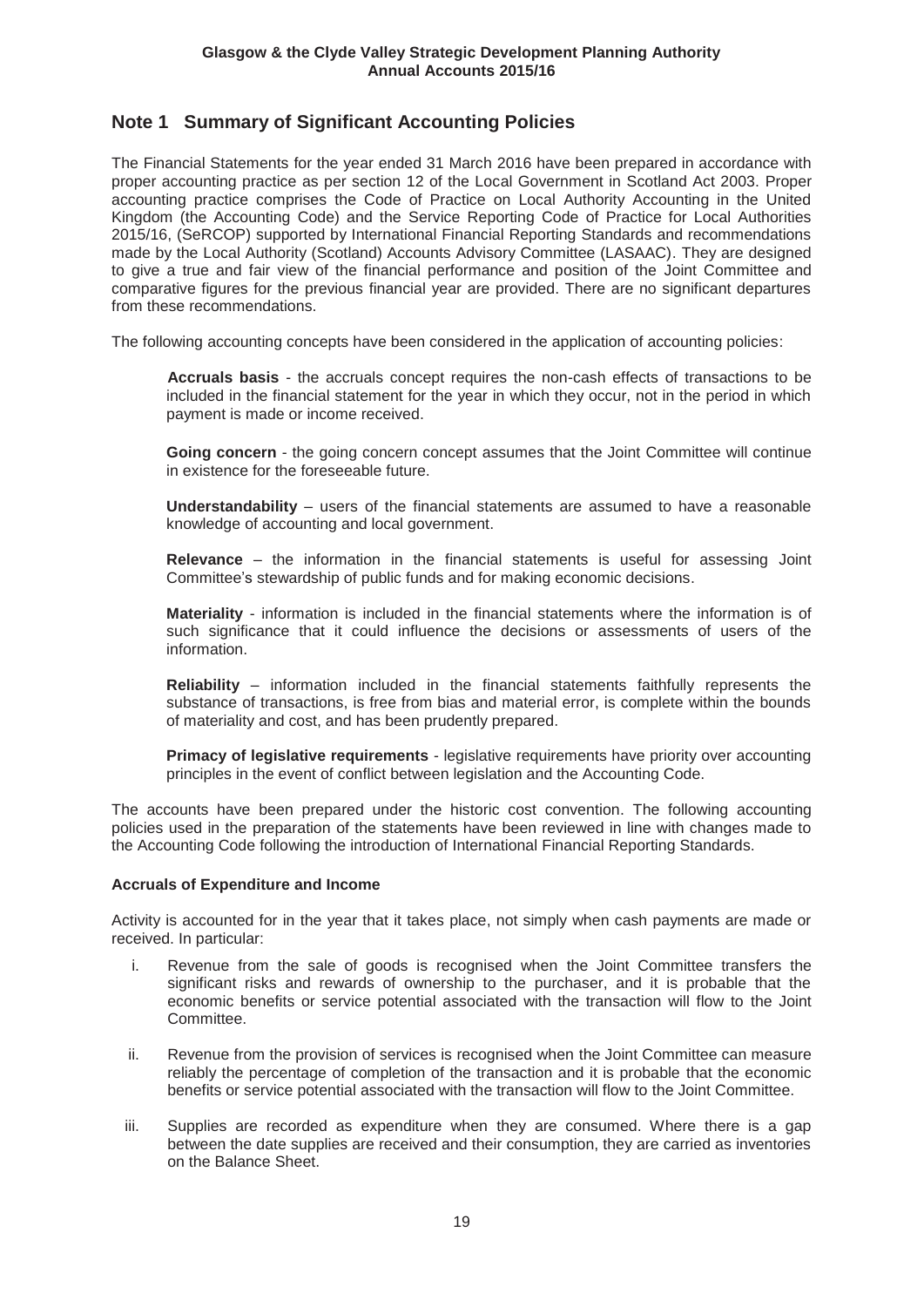- iv. Where income and expenditure have been recognised but cash has not been received or paid, a debtor or creditor for the relevant amount is recorded in the Balance Sheet. Where there is evidence that debts are unlikely to be settled, the balance of debtors is written down and a charge made to revenue for the income that might not be collected.
- v. Suppliers invoices paid in the two weeks following the year-end are accrued together with specific accruals in respect of further material items provided the goods or services were received by the Balance Sheet date.

### **Cash and Cash Equivalents**

Cash is defined as cash in hand and deposits repayable on demand less overdrafts repayable on demand.

#### **Contingent Assets and Liabilities**

Contingent assets and liabilities are not recognised in the financial statements, but are disclosed as a note to the accounts where they are deemed material.

#### **Employee Benefits**

#### Benefits payable during employment

All salaries and wages earned up to the Balance Sheet date are included in the accounts irrespective of when payment was made. An accrual is made for the cost of holiday and flexi-leave entitlements earned by employees but not taken before the year end; and which employees may carry forward into the next financial year.

#### Termination benefits

Termination benefits are amounts payable as a result of a decision by the Joint Committee to terminate an officer's employment before the normal retirement date or an officer's decision to accept voluntary redundancy. They are charged on an accruals basis to the Employee Costs line in the Comprehensive Income and Expenditure Statement when the Joint Committee is demonstrably committed to either terminating the employment of an officer or making an offer to encourage voluntary redundancy. The Joint Committee is only demonstrably committed to a termination when it has a detailed formal plan for the termination and it is without realistic possibility of withdrawal; and agreement to the termination has been granted by the Joint Committee.

Where termination benefits involve the enhancement of pensions, statutory provisions require the Revenue balances to be charged with the amount payable by the Joint Committee to the pension fund or pensioner in the year, not the amount calculated according to the relevant accounting standards. In the Movement in Reserves Statement, appropriations are required to and from the Pensions Reserve to remove the notional debits and credits for pension enhancement termination benefits and to replace them with debits for the cash paid to the pension fund and pensioners and any such amounts payable but unpaid at the year-end.

#### Post employment benefits

The Joint Committee participates in the Local Government Pension Scheme which is administered by the Strathclyde Pension Fund. The Local Government Pension Scheme is accounted for as a defined benefit scheme, and in accordance with International Accounting Standard 19 (IAS19) the Joint Committee has disclosed certain information concerning the assets, liabilities, income and expenditure relating to the pension scheme. IAS 19 requires that an organisation must account for retirement benefits when it is committed to giving them, even if the giving will be many years into the future.

This involves the recognition in the Balance Sheet of the Joint Committee's share of the net pension asset or liability in the Strathclyde Pension Fund and a pension reserve. The Comprehensive Income and Expenditure Statement also recognises changes during the year in the pension asset or liability.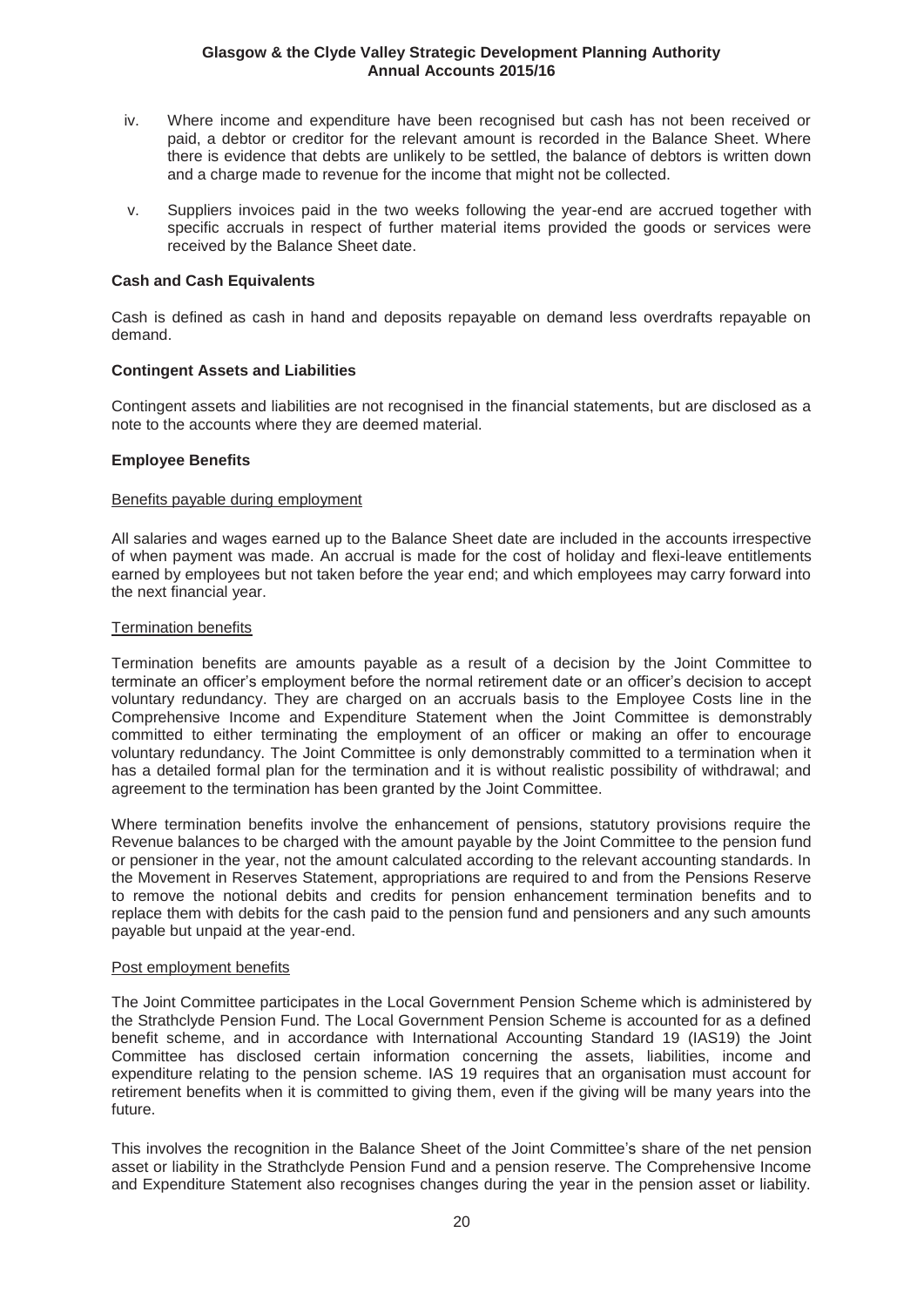Service expenditure includes pension costs based on employers' pension contributions payable and payments to pensioners in the year.

The liabilities of the Strathclyde Pension Fund attributable to the Joint Committee are included in the Balance Sheet on an actuarial basis using the projected unit method ie an assessment of the future payments that will be made in relation to retirement benefits earned to date by employees, based on assumptions about mortality rates, employee turnover rates and projections of earnings for current employees. Liabilities are discounted to their value at current prices using a discount rate based on the current rate of return available on a high quality corporate bond of equivalent currency and term to the scheme liabilities.

The assets of the Strathclyde Pension Fund attributable to the Joint Committee are included in the Balance Sheet at their fair value, principally the bid price for quoted securities, and estimated fair value for unquoted securities.

Note 16 to the Core Financial Statements provides further information.

#### **Events after the Balance Sheet date**

Events after the balance Sheet date are those events, both favourable and unfavourable, that occur between the end of the reporting period and the date when the Statements are authorised for issue. There are two types of events:

- Adjusting events those that provide evidence of conditions that existed at the end of the reporting period, and the Statements are adjusted to reflect such events
- Non-adjusting events those that are indicative of conditions that arose after the reporting period, and the Statements are not adjusted. Where a category of events would have a material effect, disclosure is made in the notes of the nature of the event and its estimated financial effect.

Events taking place after the date of authorisation for issue are not reflected in the Statements. Note 5 provides further information.

## **Prior Period Adjustments**

Where there has been a change in accounting policy, that change will be applied retrospectively, that is, prior period figures will be restated unless the Code specifies transitional provisions that shall be followed. Where there has been a change in accounting estimate, that change will be applied prospectively, that is, prior period figures will not be restated. Where a material misstatement or omission has been discovered relating to a prior period, that misstatement or omission will be restated unless it is impracticable to do so.

#### **Government Grants and other Contributions**

Whether paid on account, by instalments or in arrears, government grants and third party contributions and donations are recognised as due to the Joint Committee when there is reasonable assurance that:

- the Joint Committee will comply with the conditions attached to the payments, and
- the grants or contributions will be received.

Amounts recognised as due to the Joint Committee are not credited to the Comprehensive Income and Expenditure Account until conditions attaching to the grant or contribution have been satisfied. Monies advanced as grants and contributions are carried in the Balance Sheet as creditors.

#### **Leases**

Leases are classified as finance leases where the terms of the lease transfer substantially all the risks and rewards incidental to ownership of the property from the lessor to the lessee. All other leases are classified as operating leases. Where a lease covers both land and buildings, the land and buildings elements are considered separately for classification.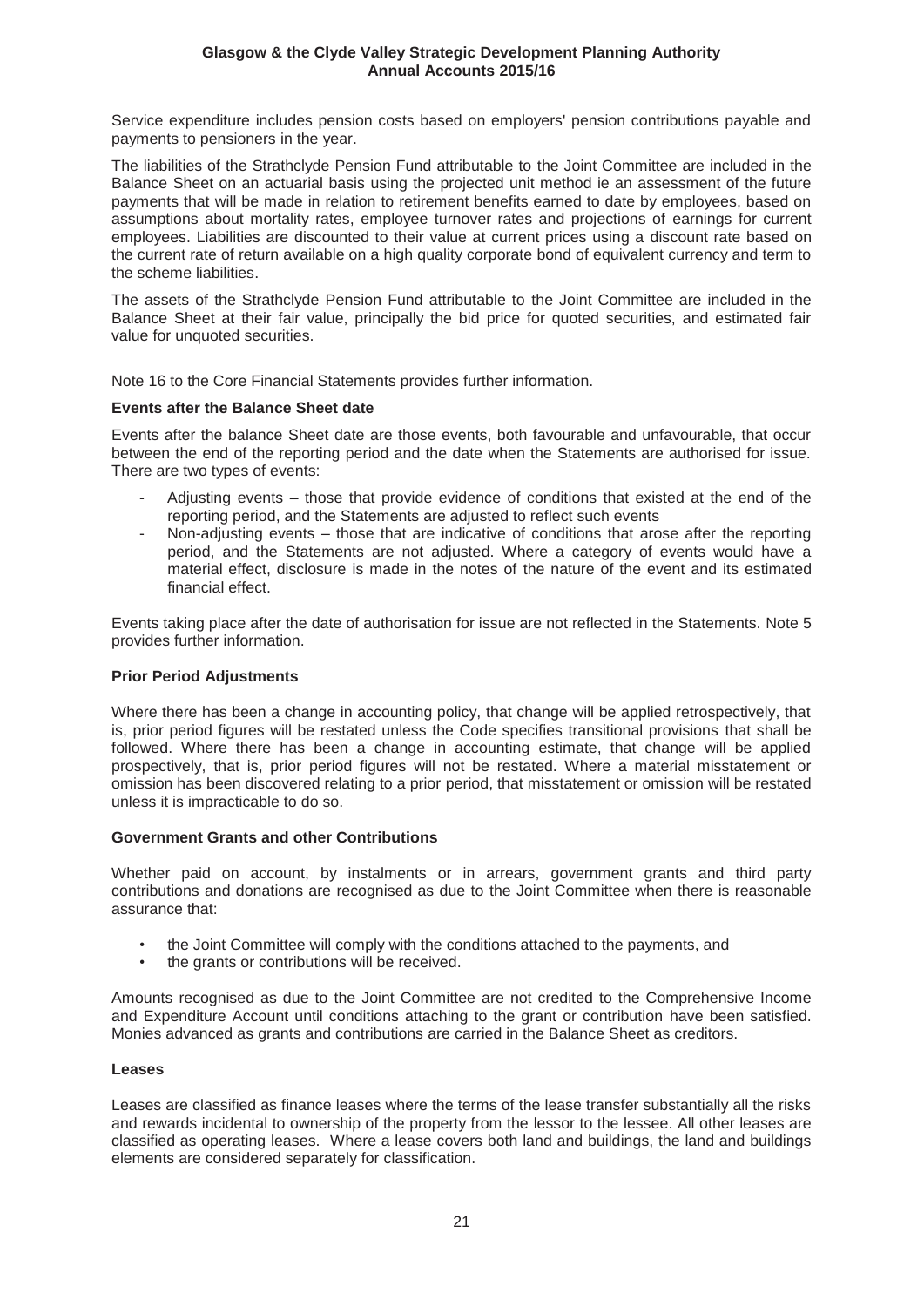Arrangements that do not have the legal status of a lease but convey a right to use an asset in return for payment are accounted for under this policy where fulfilment of the arrangement is dependent on the use of specific assets. The Joint Committee is not party to any finance leases.

#### *Operating Leases*

Rentals paid under operating leases are charged to the Comprehensive Income and Expenditure Statement as an expense of the services benefiting from use of the leased property, plant or equipment. Charges are made on a straight-line basis over the life of the lease, even if this does not match the pattern of payments (eg, there is a rent-free period at the commencement of the lease). The risks and rewards of ownership remain with the lessors along with the title of the property.

### **Property, Plant and Equipment**

Glasgow & the Clyde Valley Strategic Development Planning Authority is a Joint Committee as constituted under s106(1) of the Local Government (Scotland) Act 1973. The Joint Committee has no legal power to hold assets. Any cash assets held are matched by an equivalent creditor balance.

#### **Provisions**

Provisions are made where an event has taken place that gives the Joint Committee a legal or constructive obligation that probably requires settlement by a transfer of economic benefits or service potential, and a reliable estimate can be made of the amount of the obligation. Provisions are charged as an expense to the appropriate service line in the Comprehensive Income and Expenditure Statement in the year that Glasgow and the Clyde Valley Strategic Development Planning Authority becomes aware of the obligation, and measured at the best estimate at the balance sheet date of the expenditure required to settle the obligation, taking into account relevant risks and uncertainties.

When payments are eventually made, they are charged to the provision carried in the Balance Sheet. Estimated settlements are reviewed at the end of each financial year  $-$  where it becomes less than probable that a transfer of economic benefits will now be required (or a lower settlement than anticipated is made), the provision is reversed and credited back to the relevant service. Where some or all of the payment required to settle a provision is expected to be recovered from another party (eg from an insurance claim), this is only recognised as income for the relevant service if it is virtually certain that reimbursement will be received if the Joint Committee settles the obligation.

#### **Reserves**

The Joint Committee has three reserve funds. The Revenue Reserve contains any balance of requisition income from members of the Joint Committee.

The Pension Reserve arises from the IAS19 accounting disclosures for retirement benefits and recognises the Joint Committee share of actuarial gains and losses in the Strathclyde Pension Fund and the change in the Joint Committee's share of the Pension Fund net liability chargeable to the Income and Expenditure Account.

The Employee Statutory Adjustment Account absorbs the differences that would otherwise arise on the Revenue Reserve from accruing for short term accumulating absences at the end of the financial year. Generally accepted accounting practices require that all short-term employee benefits, including accumulating compensated absences, should be recognised as a cost in the accounts for the year to which they relate. This means that where employees' full holiday entitlement, time in lieu or credit flexi-time balance has not been taken by the financial year-end, the cost of the untaken days or time is calculated and recorded as an accrued expense. However, statutory arrangements require that the impact of such accrued expenditure on the Revenue Reserve is neutralised by transfers to or from the Employee Statutory Adjustment Account.

## **VAT**

Income and Expenditure excludes any amount relating to Value Added Tax (VAT), as all VAT is payable to HM Revenue & Customs and all VAT is recoverable from them.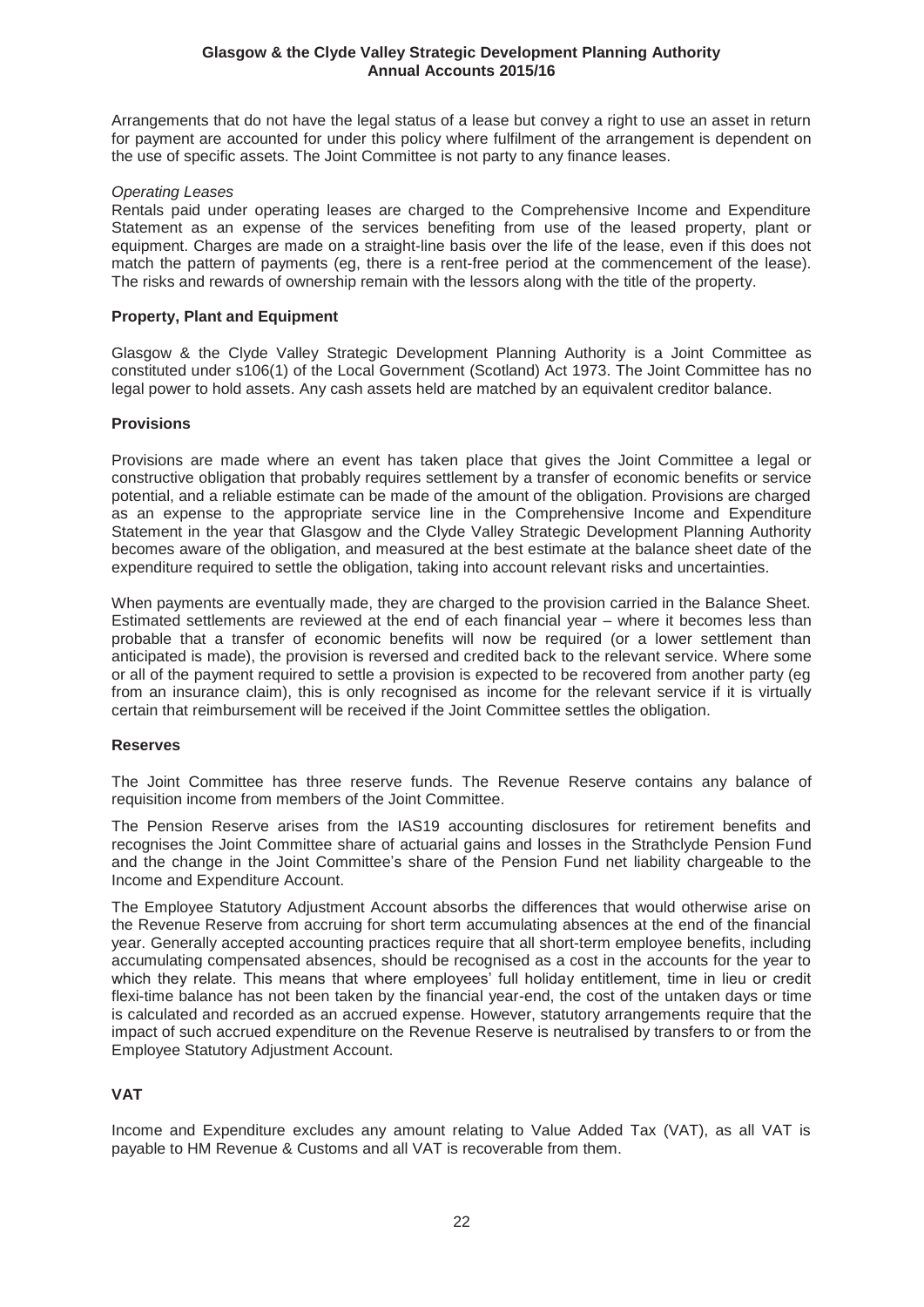# **Note 2 Accounting Standards Issued not Adopted**

The code requires the disclosure of information relating to the impact of an accounting change that will be required by a new standard that has been issued but not yet adopted. This applies to the adoption of the following new or amended standards within the 2016/2017 code:

- x Amendment to IAS19 Employee Benefits (Defined Benefit Plans: Employee Contributions)
- Amendment to IAS1 Presentation of Financial Statements (Disclosure Initiatives)
- Changes to the format of the Comprehensive Income and Expenditure Statement

The code requires implementation from 1 April 2016 and there is therefore no impact on the 2015/2016 financial statements.

## **Note 3 Critical Judgements in Applying Accounting Policies**

In applying the accounting policies set out in Note 1, the Joint Committee has had to make certain judgements about complex transactions or those involving uncertainty about future events. Where a critical judgement has been made this is referred to in the relevant note to the core financial statements; however a summary of those with the most significant effect is detailed below.

Leases and An analysis of the terms of the lease for the office accommodation at West Regent Street leased by the Joint Committee has concluded it is an operating lease. Note 10 provides further information.

## **Note 4 Assumptions made about the future**

The Statement of Accounts contains estimated figures that are based on assumptions made by the Joint Committee about the future or that are otherwise uncertain. Estimates are made taking into account historical experience, current trends and other relevant factors. However, because balances cannot be determined with certainty, actual results could be materially different from the assumptions and estimates.

The items in the Balance Sheet at 31 March 2016 for which there is a significant risk of material adjustment in the forthcoming financial year are as follows:

#### **Item Uncertainties Effect if Results differ from Assumption**  Pensions Liability Estimation of the net liability to pay pensions depends on a number of complex judgements relating to the discount rate used, the rate at which salaries are projected to increase, changes in retirement ages, mortality rates and expected returns on pension fund assets. A firm of consulting actuaries is engaged to provide the Joint Committee with expert advice about the assumptions to be applied.

The effects on the net pensions liability of changes in individual assumptions can be measured. For instance, a 0.5% decrease in the discount rate assumption would result in an increase in the pension liability of £0.412 million. However, the assumptions interact in complex ways. During 2015/16, the appointed actuaries advised that the net pension liability had decreased by £0.411 million attributable to updating of the financial assumptions.

# **Note 5 Events after the balance sheet date**

Events taking place after the authorised issue date per the balance sheet are not reflected in the financial statements or notes. Where events taking place before this date provided information about conditions existing at 31 March 2016, the figures in the financial statements and notes have been adjusted in all material respects to reflect the impact of this information. There are no non adjusting events.

On 23 June the result of the referendum on membership of the European Union was a majority vote to leave. The UK Government would cease its EU membership from the date of agreement or, failing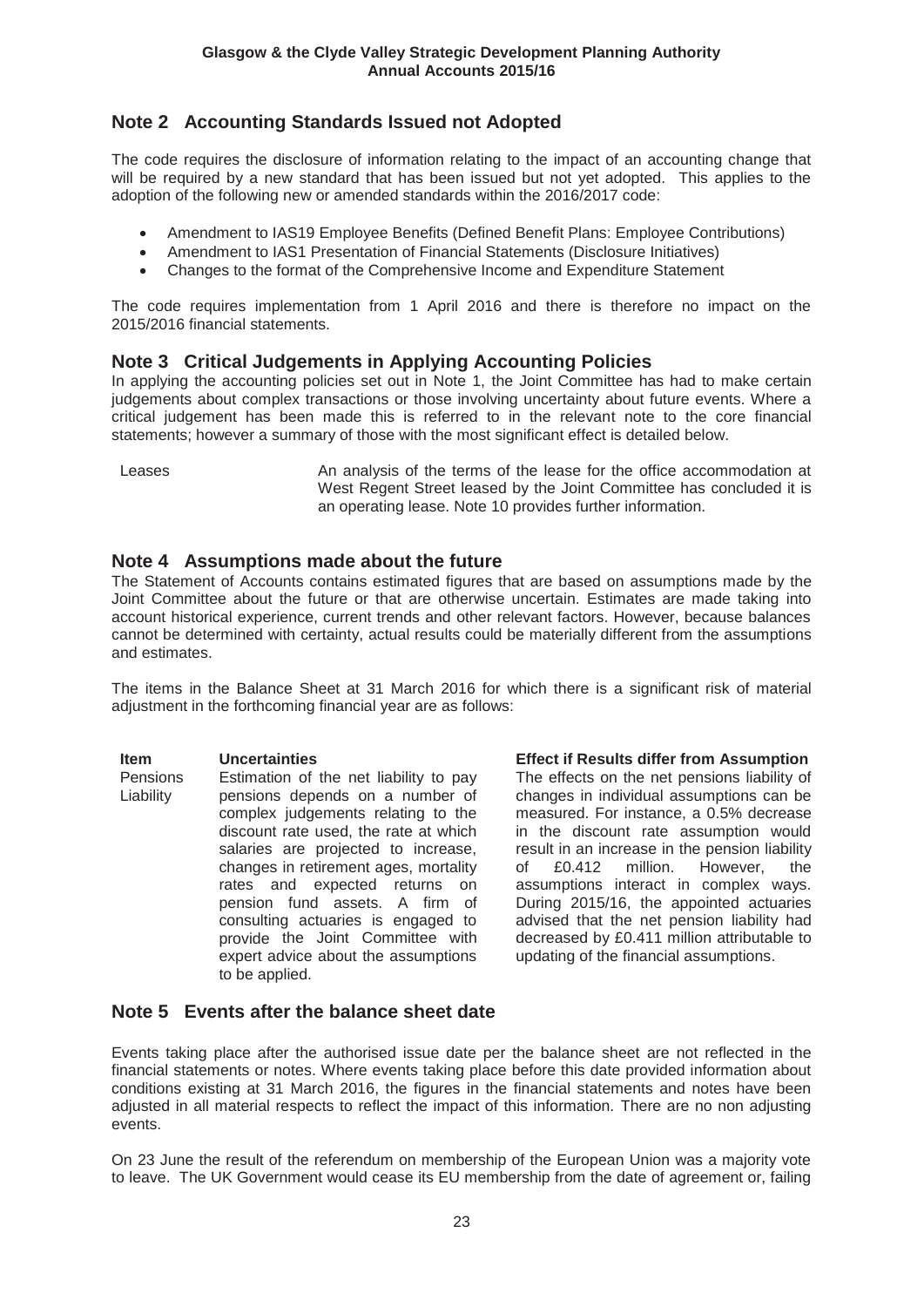that, within two years of the notification under Article 50 process to negotiate the terms of the UK's exit, with the possibility of extending this time frame with the agreement of the other 27 member states. There is no immediate impact on the CMPA, however, the referendum result has created uncertainty in various areas, for example, employment legislation, procurement, pension liabilities and many more. It is not currently possible to comment on the impact that this may have on the medium term for the CMPA.

## **Note 6 Details of Movement in Reserves**

#### **a. Revenue Reserve**

| 2014/15   |                                                         | 2015/16    |
|-----------|---------------------------------------------------------|------------|
| £         |                                                         | £          |
| (386,992) | Balance as at 1 April                                   | (358, 414) |
| (34,000)  | Transfer to pension reserve                             | (53,000)   |
| 6         | Transfer to employee statutory adjustment account       | 2,184      |
|           | Transfers to or (from) other statutory reserves         |            |
| 62.572    | (Surplus) or Deficit on provision of services (from the | 150.743    |
|           | Comprehensive Income & Expenditure Account)             |            |
| (358,414) | Balance as at 31 March                                  | (258,487)  |

This represents the excess of member authority requisitions over expenditure in any one year and is shown as payable to the member authorities

#### **b. Pension Reserve**

| 2014/15   |                                                                                                                                                                                         | 2015/16   |
|-----------|-----------------------------------------------------------------------------------------------------------------------------------------------------------------------------------------|-----------|
|           |                                                                                                                                                                                         |           |
| (356,000) | Balance as at 1 April                                                                                                                                                                   | (802,000) |
| (412,000) | Actuarial Gains and Losses (see note 16)                                                                                                                                                | 393,000   |
| (34,000)  | Net additional amount required by statue and non-statutory proper<br>practices to be taken into account when determining the surplus or<br>deficit on the revenue reserves for the year | (53,000)  |
| (802,000) | Balance as at 31 March                                                                                                                                                                  | (462,000) |

The Pension Reserve absorbs the timing differences arising from the different arrangements for accounting for postemployment benefits and for funding benefits in accordance with statutory provisions. The Joint Committee accounts for postemployment benefits in the **comprehensive income and expenditure statement** as the benefits are earned by employees accruing years of service, updating the liabilities recognised to reflect inflation, changing assumptions and investment returns on any resources set aside to meet the costs. However, statutory arrangements require benefits earned to be financed as the Joint Committee makes emplover's contributions to pension funds. The credit balance on the Pension Reserve shows a moderate excess in the benefits earned by past and current employees and the Joint Committee's share of the Strathclyde Pension Fund resources available to meet them.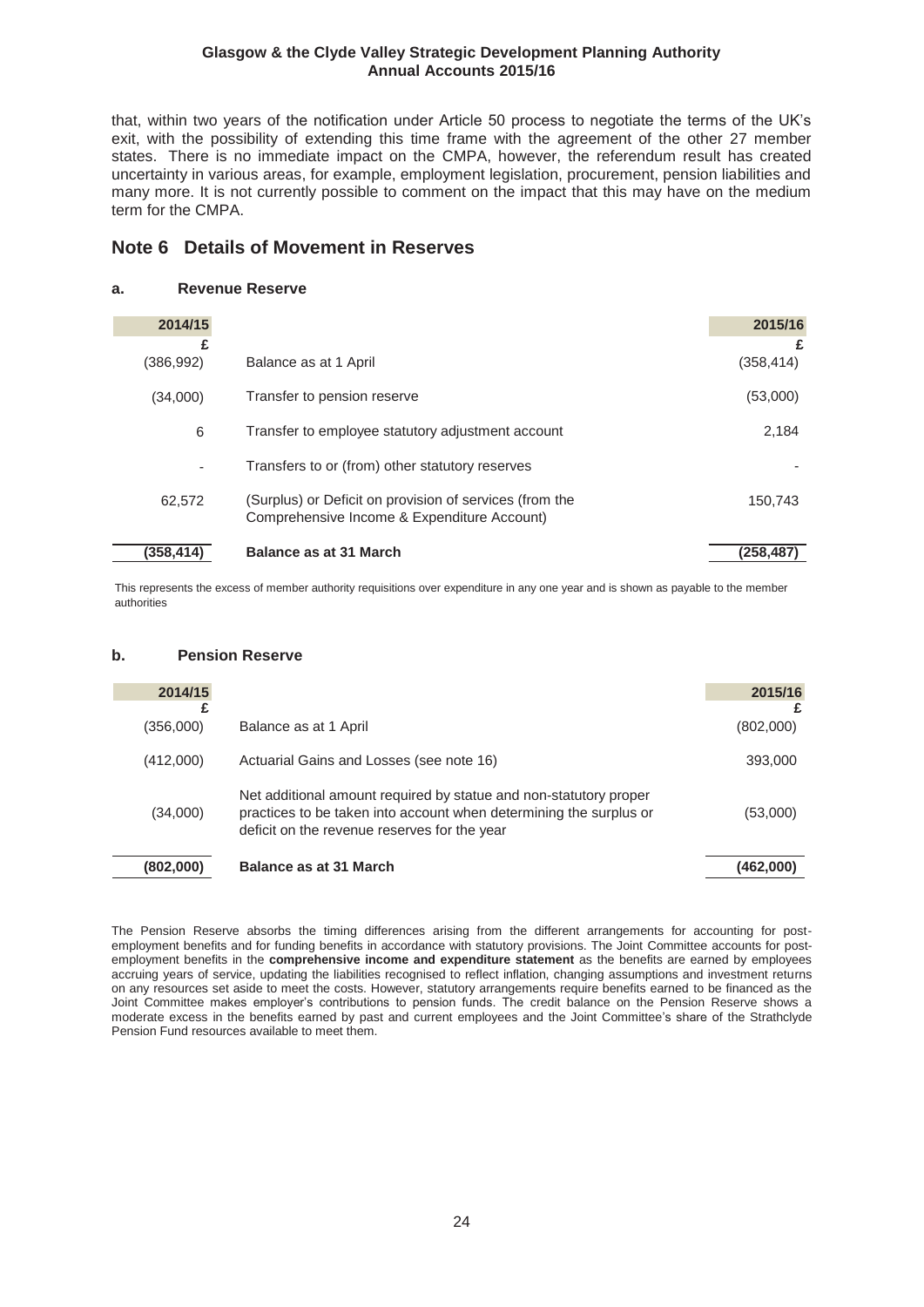## **c. Employee Statutory Adjustment Account**

| 2014/15   |                                                                                             | 2015/16   |
|-----------|---------------------------------------------------------------------------------------------|-----------|
| (12, 154) | Balance as at 1 April                                                                       | (12, 148) |
| 12,154    | Reversal of prior year accrual for short-term accumulating<br>compensated absences          | 12,148    |
| (12, 148) | Recognition of the accrual for short-term accumulating<br>compensating absences at 31 March | (9,964)   |
| (12,148)  | <b>Balance as at 31 March</b>                                                               | (9,964)   |

The Employee Statutory Adjustment Account absorbs the differences that would otherwise arise on revenue balances from accruing for short-term accumulating compensated absences at the end of the financial year. Generally accepted accounting practices require that all short-term employee benefits, including accumulating compensated absences, should be recognised as a cost in the accounts for the year to which they relate. This means that where employees' full holiday entitlement, time in lieu or credit flexi-time balance has not been taken by the financial year-end, the cost of the untaken days or time is calculated and recorded as an accrued expense. However, statutory arrangements require that the impact of such accrued expenditure on revenue balances is neutralised by transfers to or from the Employee Statutory Adjustment Account.

# **Note 7 Reconciliation of the Balance on the Comprehensive Income and Expenditure Statement to the Movement in Reserves Statement**

The deficit for the year on the Revenue Reserves was £50,816 greater than the Comprehensive Income and Expenditure Statement result. The table below gives a breakdown of the differences between the income and expenditure included in the Joint Committee's Comprehensive Income and Expenditure Statement in accordance with the Code and the amounts that statute and non-statutory proper practice require the Joint Committee to debit and credit the Revenue Reserve Balance.

| 2014/15                    |                                                                                                                                                                                     | 2015/16<br>£                     |
|----------------------------|-------------------------------------------------------------------------------------------------------------------------------------------------------------------------------------|----------------------------------|
|                            | Amounts to be included in the Comprehensive Income and<br><b>Expenditure Statement but required by statue to be excluded</b><br>when determining the Movement in Reserves Statement |                                  |
| (89,000)<br>6<br>(88, 994) | Net charges made for retirement benefits in accordance with IAS19<br>Net charges for employment short-term accumulating absences                                                    | (105,000)<br>2,184<br>(102, 816) |
|                            | Amounts not included in the Comprehensive Income and<br><b>Expenditure Statement but required to be included by statue</b><br>when determining the Movement in Reserves Statement   |                                  |
| 55,000                     | Employers contributions payable to the Strathclyde Pension Fund<br>Net additional amount required to be debited or credited to the                                                  | 52,000                           |
| (33,994)                   | Revenue Reserves balance for the year                                                                                                                                               | (50,816)                         |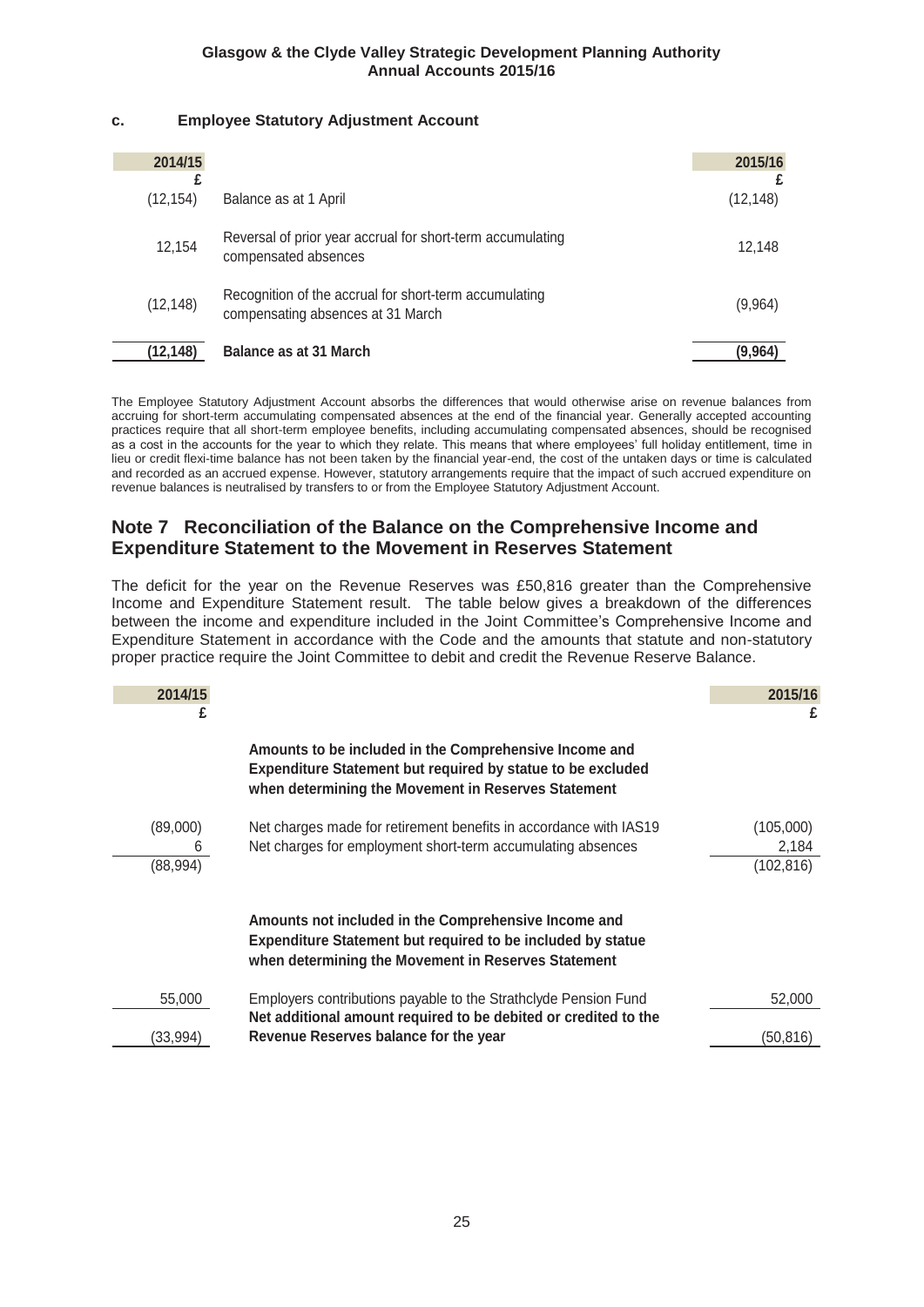# **Note 8 Green Network Partnership**

### **Overview**

The Glasgow Clyde Valley Green Network Partnership (GCVGNP) was formed in 2006 to develop a co-ordinated approach that will deliver major improvement in the scale and quality of green network provision across Glasgow Clyde Valley.

There is a strong relationship between the GCVSDPA and the GCVGNP: The SDP manager and assistant manager are Chair and Vice Chair of the GNP Board; the GCVSDPA Joint Committee acts for its constituent local authorities to agree local authority funding to support the GNP Business Plan; the GCVSDPA Joint Committee approves the GNP business plan and revenue estimates, in respect of local authority contributions only; progress against business plan targets are monitored annually by the Joint Committee; the executive team of the SDP and GNP share offices in West Regent Street, Glasgow.

As well as the SDP manager, the GCVGNP board is comprised of senior employees from the eight local authorities and four government agencies (Forestry Commission Scotland, Scottish National Heritage, Scottish Environmental Protection Agency and Glasgow Centre for Population Health). The relationship between the GCVSDPA and the GCVGNP is not a joint arrangement and so outside the scope of IFRS 11 (Joint Arrangements).

## **Financial Performance**

#### **Revenue**

The GNP has returned a deficit of £15,724 (2014-15, £42,872 deficit,) against a budgeted deficit of £9,004 leading to net overspend of £6,720 (2014-15, £33,432 overspend). The overspend is a result of the GNP using £10,339 to fund projects, as approved by the partnership board, in order to ensure that reserves are being efficiently utilised.

The GNP is a significant regional component of the Central Scotland Green Network (CSGN). As a result the GNP secures additional funding for various projects related to the CSGN. The total project expenditure by the GNP during 2015-16 was £226,884 (2014-15, £342,462). The GNP has been a key partner in the study and planning of the development of the Seven Lochs Wetland Park during 2015-16 resulting in the increased expenditure.

The Green Network partners have contributed funding in the following proportions to enable The Partnership to carry out its objectives.

| 2014/15 |                                                |            | 2015/16 |
|---------|------------------------------------------------|------------|---------|
| £       | <b>Council</b>                                 | Percentage | £       |
| 5,589   | East Dunbartonshire                            | $3.0\%$    | 5,589   |
| 4,758   | <b>East Renfrewshire</b>                       | 2.6%       | 4,758   |
| 31,019  | Glasgow City                                   | 16.7%      | 31,019  |
| 4,322   | Inverclyde                                     | 2.3%       | 4,322   |
| 17,306  | North Lanarkshire                              | 9.3%       | 17,306  |
| 9.040   | Renfrewshire                                   | 4.9%       | 9,040   |
| 16,497  | South Lanarkshire                              | 8.9%       | 16,497  |
| 4,855   | West Dunbartonshire                            | 2.6%       | 4,855   |
|         | <b>Funding From Authorities Represented by</b> |            |         |
| 93,386  | <b>GCVSDPA</b>                                 | 50.2%      | 93,386  |
|         | <b>Other Government Agencies</b>               |            |         |
| 37,354  | <b>Forestry Commission</b>                     | 20.1%      | 37,354  |
| 14,008  | Glasgow Centre for Population Health           | 7.5%       | 14,008  |
| 4,669   | Scottish Environmental Protection Agency       | 2.5%       | 4,669   |
| 37,354  | Scottish National Heritage                     | 19.7%      | 36,695  |
| 93,385  | <b>Total From Other Government Agencies</b>    | 49.8%      | 92,726  |
| 186,771 | TOTAL                                          | 100.0%     | 186,112 |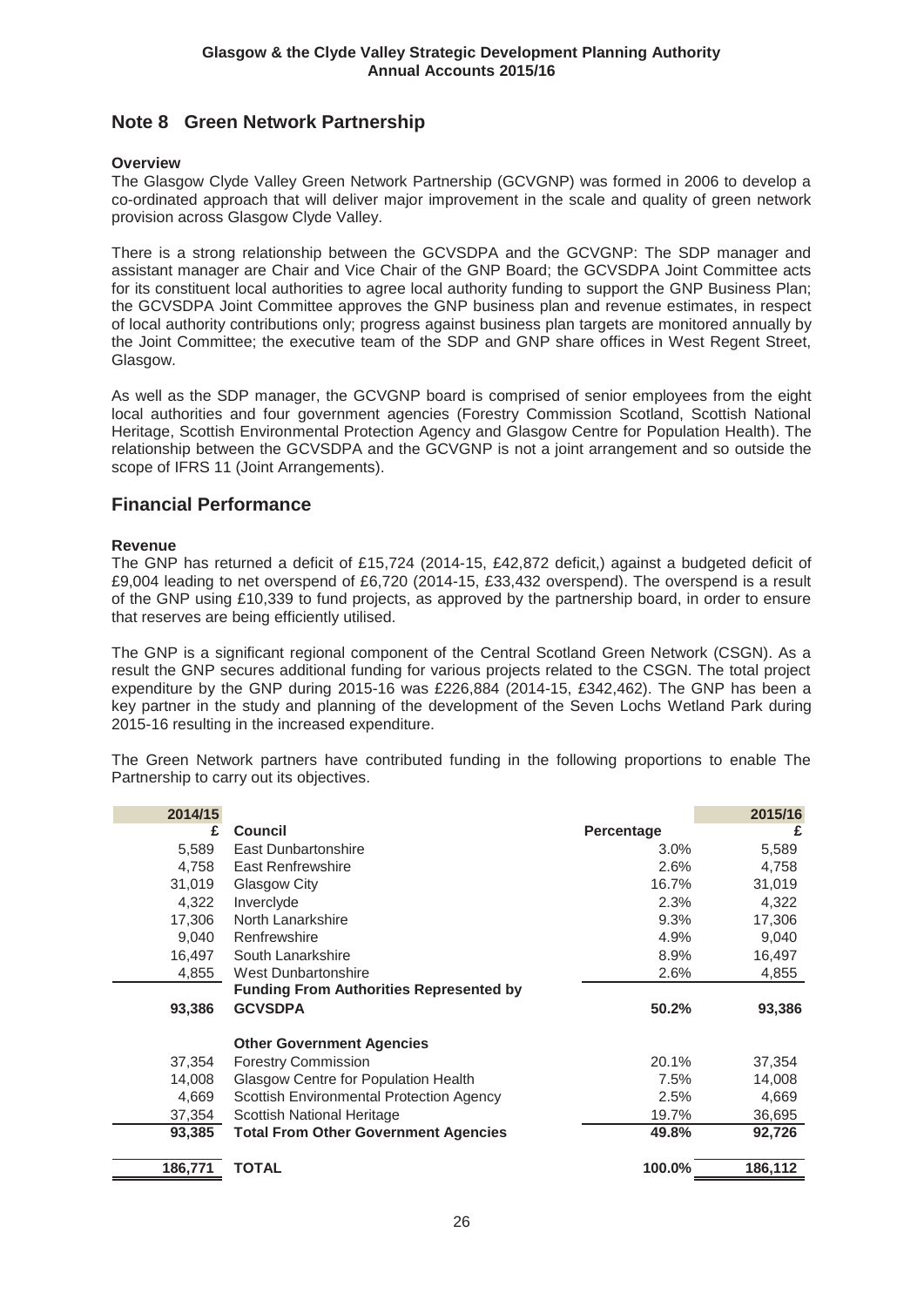## **Capital and Reserves**

The GCVGNP does not have legal powers necessary to hold assets therefore it has no capital spend. The Partnership retains financial reserves to offset any liabilities of the Partnership. The table below shows the value of the Partnerships reserves at the 31 March 2016. This is analysed into usable reserves, which has been derived from partnership funding and can be used to fund expenditure, and unusable reserves, which cannot be used to fund expenditure.

| 2014/15    |                                              | 2015/16    |
|------------|----------------------------------------------|------------|
|            | <b>Reserves Represented by:</b>              |            |
|            | Useable Reserves                             |            |
| (139, 484) | Balance due to Partnership Members           | (123, 761) |
|            | Unuseable Reserves                           |            |
| 1.004      | <b>Employee Statutory Adjustment Account</b> | (7, 435)   |
| (331,000)  | <b>Pension Reserve</b>                       | (230,000)  |
|            |                                              |            |
| (469,480)  |                                              | (361,196)  |
|            |                                              |            |

# **Note 9 Financing & Investment Income**

| 2014/15 |                                                | 2015/16  |
|---------|------------------------------------------------|----------|
|         |                                                |          |
| (3,333) | Interest on Balances                           | (3, 144) |
| 15,000  | <b>Pension Interest Cost</b>                   | 26,000   |
| 11,667  | <b>Total Financing &amp; Investment Income</b> | 22,856   |

# **Note 10 Operating Leases**

The Joint Committee has acquired office accommodation at West Regent Street in Glasgow by entering into an operating lease until October 2016. Twenty five percent of the accommodation costs are paid by The Green Network Partnership. The expenditure charged in year to the Comprehensive Income and Expenditure Statement was £29,250 (2014/15 £29,250). The cost of the total lease agreement, including the proportion paid by The Green Network Partnership is detailed below:

| 31st March<br>2015 |                                                     | 31st March<br>2016 |
|--------------------|-----------------------------------------------------|--------------------|
|                    |                                                     |                    |
|                    | <b>Future Minimum Lease Payments</b>                |                    |
| 39,000             | - not later than one year                           | 16.250             |
| 16,250             | - later than one year and not later than five years |                    |
|                    | - later than five years                             |                    |
| 55,250             |                                                     | 16,250             |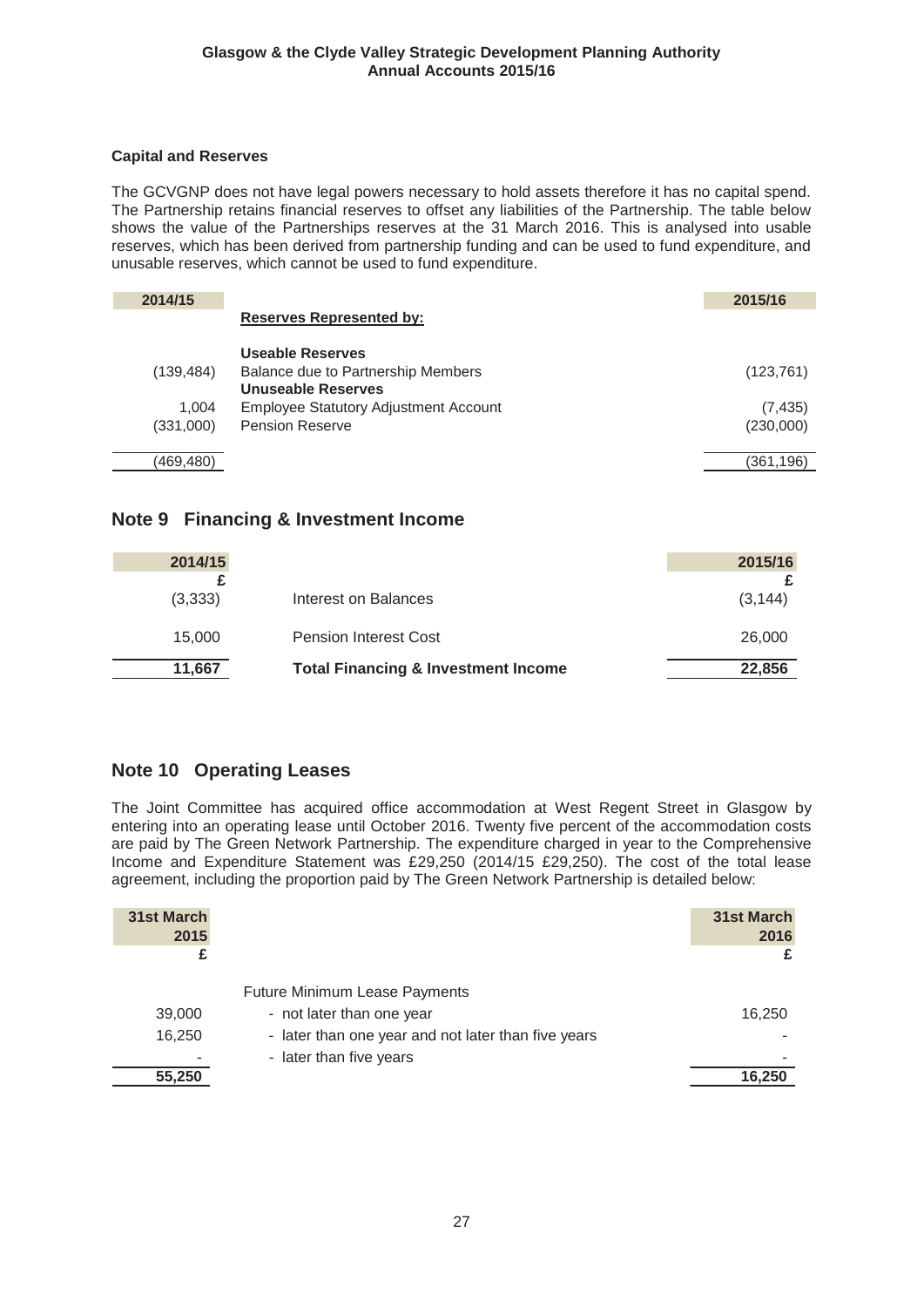## **Note 11 Debtors**

| 31st March<br>2015 |                                | 31st March<br>2016 |
|--------------------|--------------------------------|--------------------|
| 12.144             | Other entities and individuals | 23,518             |
| 12,144             | Total short term debtors       | 23,518             |

# **Note 12 Creditors**

| 31st March<br>2015 |                                   | 31st March<br>2016 |
|--------------------|-----------------------------------|--------------------|
| £                  |                                   | £                  |
| 358,414            | Other local authorities           | 258,487            |
| 12,148             | Short term accumulating absences  | 9,964              |
| 21,071             | Accrued payrolls                  | 23,624             |
| 129,637            | Studies funding                   | 202,840            |
| 5,000              | Income in Advance                 | 15,000             |
| 3,292              | Other entities and individuals    | 2,817              |
| 529,562            | <b>Total short term creditors</b> | 512,732            |

# **Note 13 Transfer to Creditors**

| 2014/15    |                                                                                                                                                                                                                                                          | 2015/16    |
|------------|----------------------------------------------------------------------------------------------------------------------------------------------------------------------------------------------------------------------------------------------------------|------------|
|            |                                                                                                                                                                                                                                                          | £          |
| (358, 414) | In terms of Section 58 of the Local Government (Scotland) Act 1973,<br>Joint Committees have no specific powers to retain reserves to meet<br>future funding requirements and the amount due to member authorities<br>has been transferred to creditors. | (258, 487) |

# **Note 14 Related parties**

The Joint Committee's related parties are those bodies or individuals that have the potential to control or significantly influence the Joint Committee, or to be controlled or significantly influenced by the Joint Committee. The Joint Committee is required to disclose material transactions that have occurred with related parties and the amount of any material sums due to or from related parties. Related party relationships require to be disclosed where control exists, irrespective of whether there have been transactions between the related parties. Disclosure of this information allows readers to assess the extent to which the Joint Committee might have been constrained in its ability to operate independently or might have secured the ability to limit another party's ability to bargain freely with the Joint Committee.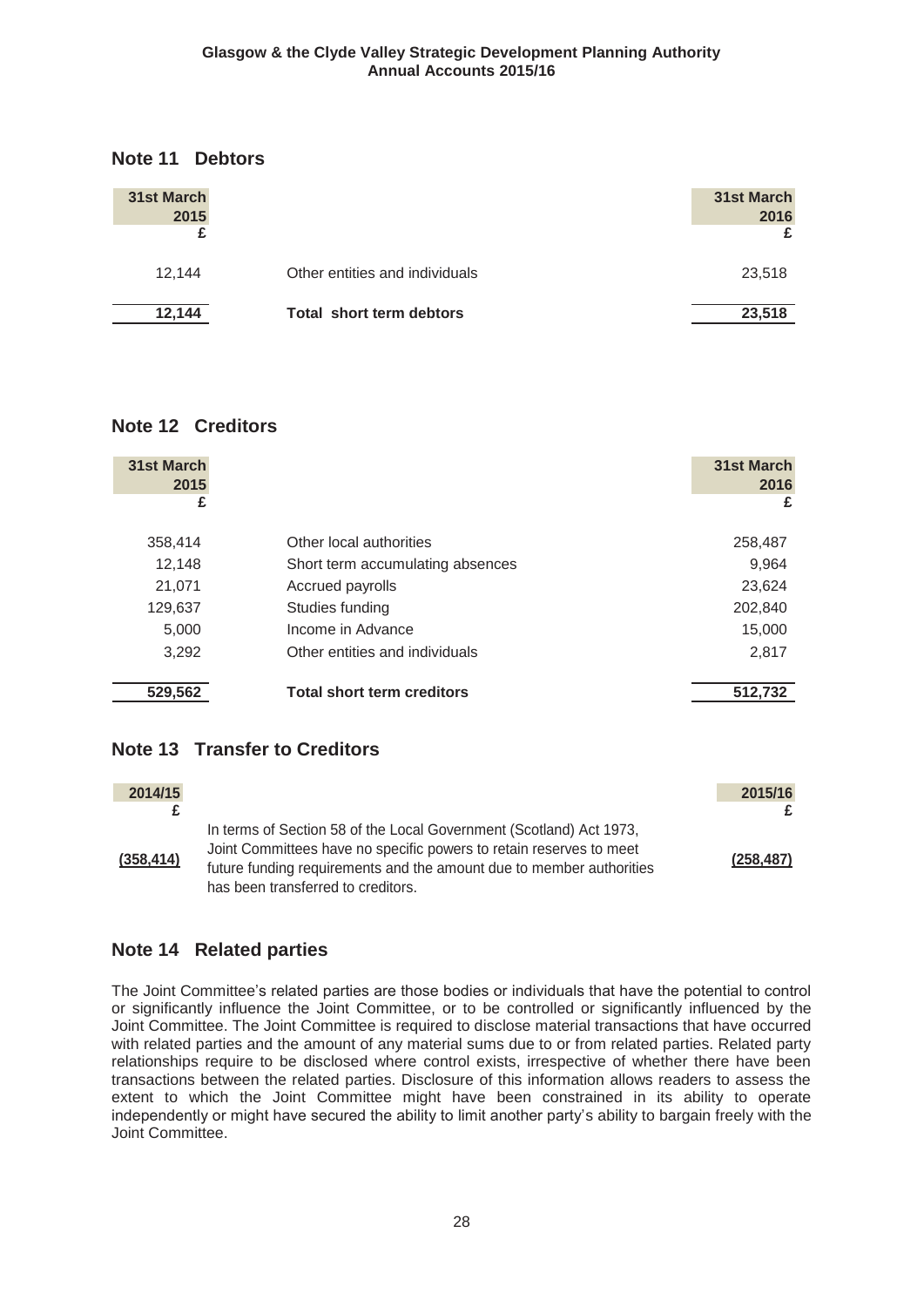The member authorities of the Joint Committee have contributed requisitions in the following proportions to enable the Joint Committee to carry out its objectives. The Joint Committee in turn pays Renfrewshire Council for support services.

The service level agreement for these services is £23,200 (2014/15 £23,200). A proportion of the cost is paid by the Green Network Partnership. The amount paid in respect of these services by the GCVSDPA for the year ended 31 March 2016 was £18,900 (2014/15 £18,900).

The Joint Committee paid North Lanarkshire Council £36,748 in the year ended 31 March 2016 in respect of the costs of an employee seconded to the GCVSDPA.

| 2014/15    |                          |            | 2015/16    |
|------------|--------------------------|------------|------------|
| £          | <b>Council</b>           | Percentage | £          |
| 72,437.50  | East Dunbartonshire      | 12.5%      | 72,437.50  |
| 72,437.50  | <b>East Renfrewshire</b> | 12.5%      | 72,437.50  |
| 72,437.50  | Glasgow City             | 12.5%      | 72,437.50  |
| 72,437.50  | Inverclyde               | 12.5%      | 72,437.50  |
| 72,437.50  | North Lanarkshire        | 12.5%      | 72,437.50  |
| 72,437.50  | Renfrewshire             | 12.5%      | 72,437.50  |
| 72,437.50  | South Lanarkshire        | 12.5%      | 72,437.50  |
| 72,437.50  | West Dunbartonshire      | 12.5%      | 72,437.50  |
| 579,500.00 | <b>GCVSDPA Funding</b>   | 100.00%    | 579,500.00 |

# **Note 15 External audit costs**

Fees payable to Audit Scotland in respect of external audit services undertaken in accordance with Audit Scotland's Code of Audit Practice in 2015-2016 were £2,820 (£2,820 in 2014/15). There were no fees paid to Audit Scotland in respect of any other services.

# **Note 16 Retirement Benefits**

As part of the terms and conditions of employment of its employees, the Joint Committee offers retirement benefits. Although these benefits will not actually be payable until employees retire, the Joint Committee has a commitment to make the payments that need to be disclosed at the time that employees earn their future entitlement. The scheme for employees is the Strathclyde Pension Fund which is administered by Glasgow City Council. This is a "funded" defined benefit final salary scheme meaning that the Joint Committee and its employees pay contributions into a fund, calculated at a level intended to balance the pensions liability with investment assets.

## **16a. Transactions relating to retirement benefits**

The cost of retirement benefits is recognised in Gross Expenditure when they are earned by employees, rather than when the benefits are eventually paid as pensions. However, the charge that is statutorily required to be made in the accounts is based upon pension contributions payable by the Joint Committee in the year, and an adjustment is made within the Movement in Reserves Statement to replace the cost of retirement benefits with employers' contributions.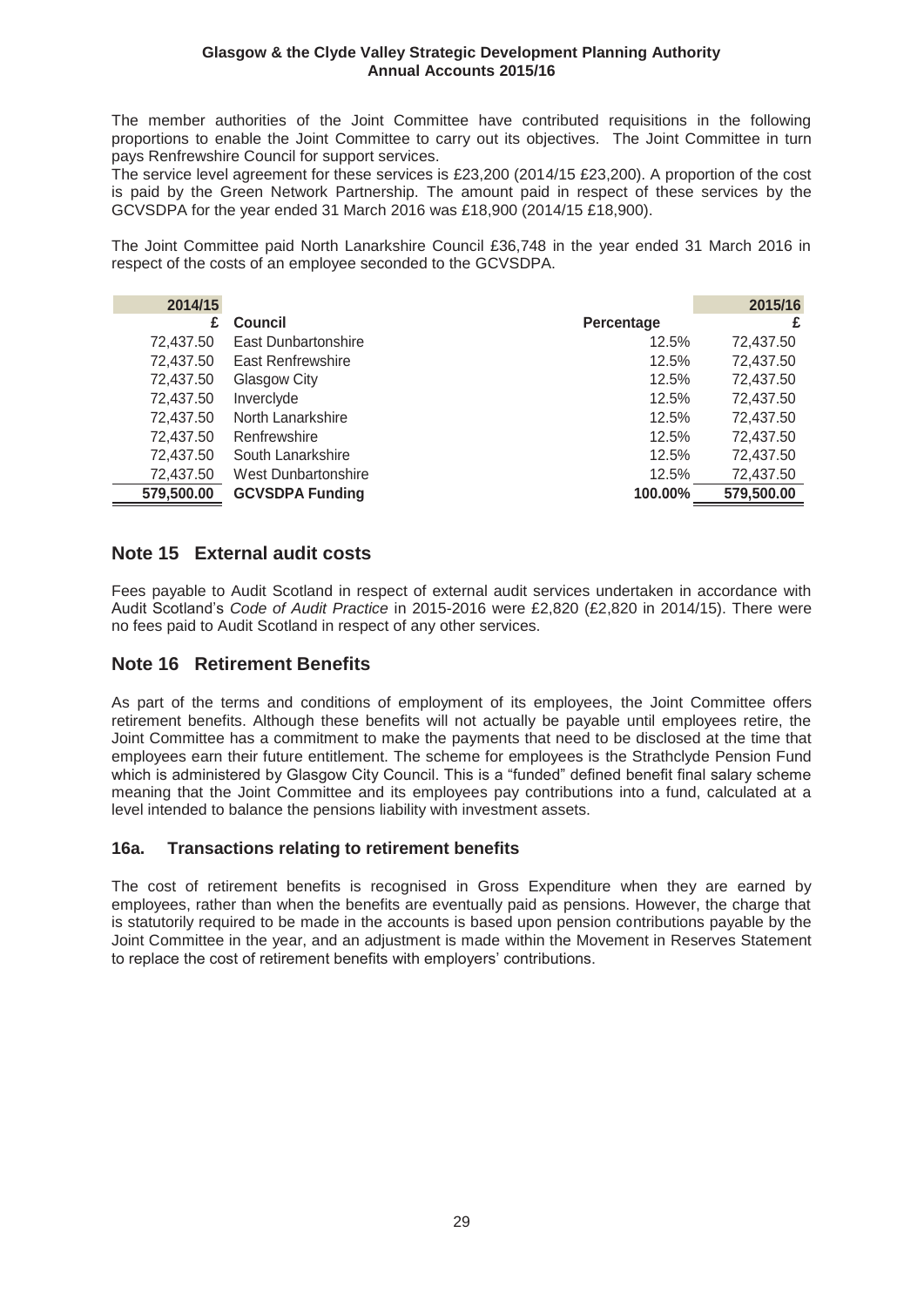The following transactions have been made in the accounting statements in 2015-2016:

| 2014/15   |                                                                                                                                                                                          | <b>Note</b>          | 2015/16   |
|-----------|------------------------------------------------------------------------------------------------------------------------------------------------------------------------------------------|----------------------|-----------|
| £         | <b>Comprehensive Income &amp; Expenditure Statement</b><br><b>Cost of Services</b>                                                                                                       |                      | £         |
| 74,000    | Current service cost<br>Past service cost/(gain)<br>Settlements & curtailments                                                                                                           | (i)<br>(ii)<br>(iii) | 79,000    |
| 74,000    |                                                                                                                                                                                          |                      | 79,000    |
| 15,000    | <b>Financing &amp; Investment Income &amp; Expenditure</b><br>Net interest                                                                                                               | (iv)                 | 26,000    |
| 89,000    | Total post employment benefit charged to the Surplus or<br><b>Deficit on the Provision of Services</b>                                                                                   |                      | 105,000   |
|           | Other post employment benefit charged to the                                                                                                                                             |                      |           |
| (461,000) | <b>Comprehensive Income and Expenditure Statement</b><br>Return on assets excluding amounts included in net interest<br>Actuarial (gains) and losses arising on changes in financial     |                      | 18,000    |
| 873,000   | assumptions                                                                                                                                                                              |                      | (411,000) |
| 412,000   | <b>Total Actuarial (gain) or loss</b><br>Total post employment benefit charged to the                                                                                                    |                      | (393,000) |
| 501,000   | <b>Comprehensive Income and Expenditure Statement</b>                                                                                                                                    |                      | (288,000) |
| (446,000) | <b>Movement in Reserves Statement</b><br>Reversal of net charges made to the Surplus or Deficit for the<br>Provision of Services for post employment benefits according<br>with the Code | (v)                  | 340,000   |
| 55,000    | <b>Employers Contributions paid to Strathclyde Pension Fund</b>                                                                                                                          |                      | 52,000    |

Notes

- i. Current service cost is the cost of future entitlements to pension payments to current employees<br>ii. Past service cost is the cost of discretionary pension benefits to former employees who retired or
- Past service cost is the cost of discretionary pension benefits to former employees who retired on the grounds of efficiency etc or savings made for commuting part of the pension for additional cash.
- iii. Curtailments are the pension costs to employees retired under redundancy terms.<br>iv. The net Interest Cost is an actuarial adjustment to the inflation element in the cos
- The net Interest Cost is an actuarial adjustment to the inflation element in the cost of funding current and future pension obligations. This is the expected increase during the year in the present value of the Joint Committee's share of Strathclyde Pension Fund's liabilities because they are one year closer to settlement.
- v. The Movement on Pension Reserve represents the net change in the pension liability recognised in the Movement in Reserves Statement for pension payments made by the Joint Committee to the Strathclyde Pension Fund during the year (£53,000).

The Joint Committee is also responsible for all pension payments relating to added years benefits it has awarded, together with related increases. In 2015/16 these amounted to £8,365 (2014/15 £8,220).

In addition to the recognised gains and losses included in the Comprehensive Income and Expenditure Statement, actuarial gains of £0.393 million are included in the Movement in Reserves Statement (2014/15 £0.412 million loss).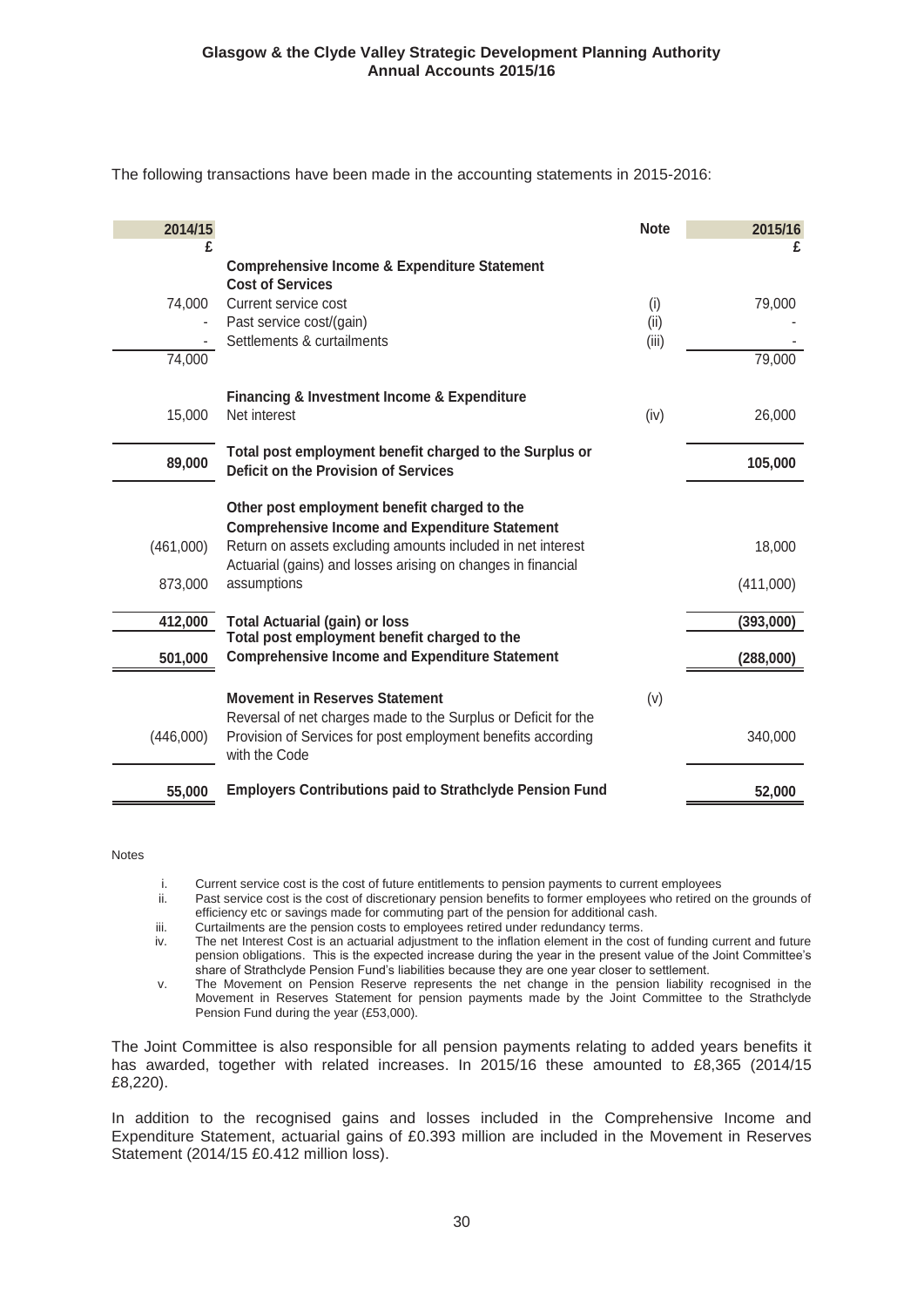## **16b. Assets and liabilities in relation to retirement benefits**

A reconciliation of the Joint Committee's share of the **present** value of the Strathclyde Pension Fund's liabilities is as follows:

| 2014/15 |                                                                        | 2015/16 |
|---------|------------------------------------------------------------------------|---------|
| £000    |                                                                        | £000    |
| 2,693   | Opening present value                                                  | 3,713   |
| 74      | Current service cost                                                   | 79      |
| 116     | Interest Cost                                                          | 119     |
| 21      | <b>Employee Contributions</b>                                          | 20      |
|         | Remeasurement (gains)/losses:                                          |         |
| 873     | Actuarial (gains)/losses arising from changes in financial assumptions | (411)   |
| (64)    | <b>Benefits Paid</b>                                                   | (66)    |
| 3,713   | Closing present value of scheme liabilities                            | 3,454   |

A reconciliation of the Joint Committee's share of the fair value of the Strathclyde Pension Fund's **assets** is as follows:

| £000  |                                                             | £000  |
|-------|-------------------------------------------------------------|-------|
| 2,337 | Opening Fair Value                                          | 2,911 |
| 101   | Interest Income                                             | 93    |
|       | Remeasurement gain/(loss):                                  |       |
| 461   | Return on assets excluding amounts included in net interest | (18)  |
| 55    | Contributions from employer                                 | 52    |
| 21    | Contributions from employee                                 | 20    |
| (64)  | <b>Benefits Paid</b>                                        | (66)  |
| 2,911 | Closing fair value of scheme assets                         | 2,992 |

## **16c. Fund history**

|                                     | 2011/12  | 2012/13  | 2013/14 | 2014/15 | 2015/16  |
|-------------------------------------|----------|----------|---------|---------|----------|
|                                     | £000     | £000     | £000    | £000    | £000     |
| <b>Present Value of Liabilities</b> | (2, 116) | (2, 418) | (2,693) | (3,713) | (3, 454) |
| Fair value of assets                | 1.957    | 2.152    | 2.337   | 2.911   | 2.992    |
| Surplus/(deficit) in the scheme     | (159)    | (266)    | (356)   | (802)   | (462)    |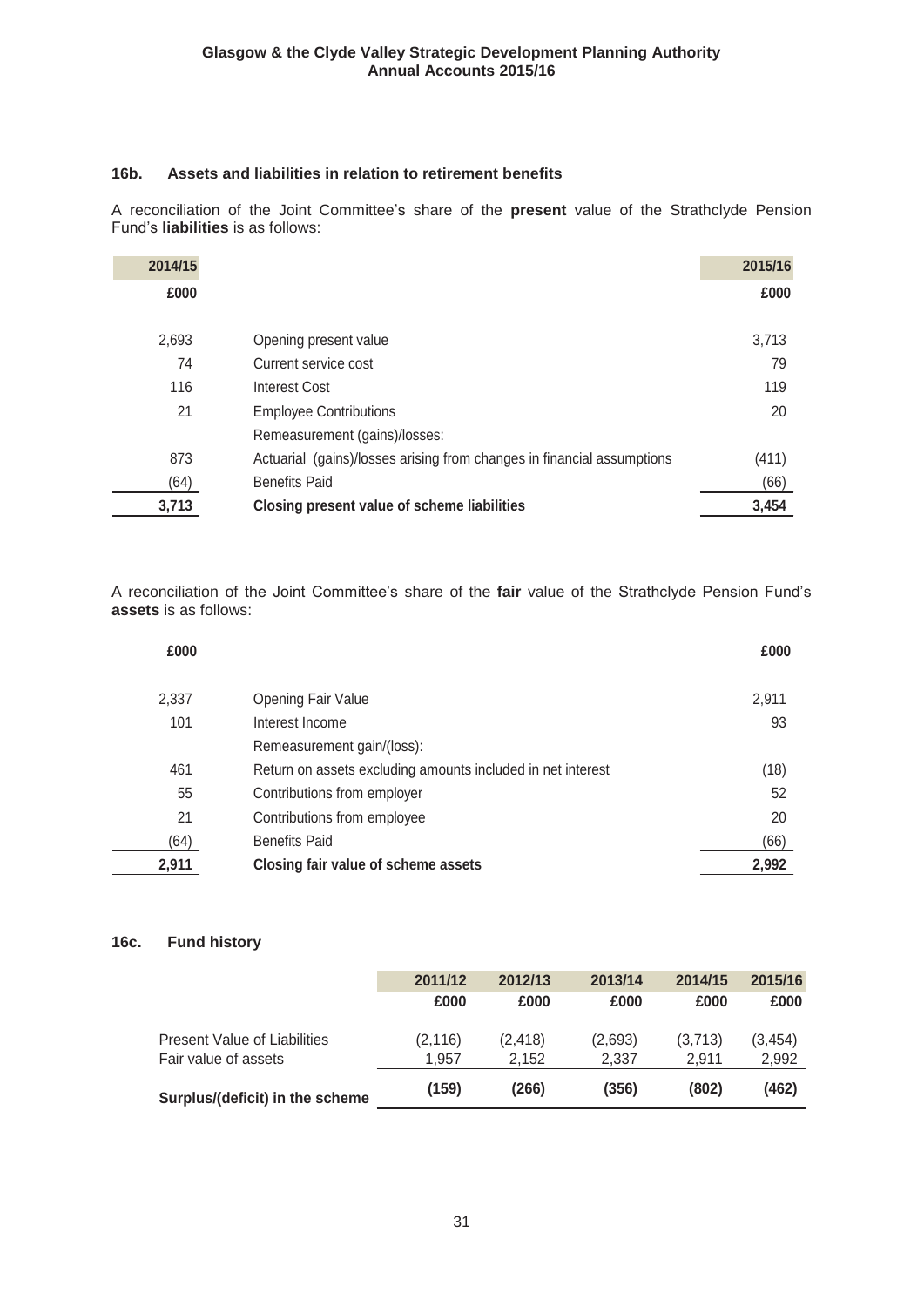The main fund (Fund 1) of Strathclyde Pension Fund does not have an asset and liability matching (ALM) strategy.

The net liability of £0.462 million has a significant impact on the net worth of the Joint Committee as recorded in the balance sheet. Any deficit on the Strathclyde Pension Fund will be made good by increased contributions over the remaining working life of employees, as assessed by the Fund actuary.

The total contributions expected to be made by the Joint Committee to Strathclyde Pension Fund in the year to 31 March 2017 is £0.052 million

## **16d. Basis for estimating assets and liabilities**

The Joint Committee's share of the liabilities of the Strathclyde Pension Fund have been assessed on an actuarial basis using the projected unit method, that estimates the pensions that will be payable in future years dependent upon assumptions about mortality rates, salary levels and so on. The Scheme's liabilities have been assessed by Hymans Robertson, an independent firm of Actuaries, and the estimates are based on the latest full valuation of the Fund at 31 March 2014.

The principal assumptions used by the actuary have been:

| <b>31st March</b><br>2015 | Year Ended:                                      | <b>31st March</b><br>2016 |
|---------------------------|--------------------------------------------------|---------------------------|
|                           | <b>Mortality assumptions</b>                     |                           |
|                           | Longevity at 65 for current pensioners           |                           |
| 22.1 years                | Men                                              | 22.1 years                |
| 23.6 years                | ۰<br>Women                                       | 23.6 years                |
|                           | Longevity at 65 for Future pensioners            |                           |
| 24.8 years                | Men                                              | 24.8 years                |
| 26.2 years                | Women<br>۰                                       | 26.2 years                |
| 4.3%                      | Rate of increase in salaries*                    | 4.2%                      |
| 2.4%                      | Rate of increase in pensions                     | 2.2%                      |
| 3.2%                      | Rate for discounting scheme liabilities          | 3.5%                      |
|                           | Take-up of option to convert annual pension into |                           |
|                           | retirement lump sum:                             |                           |
| 50.0%                     | For Pre April 2009 Service                       | 50.0%                     |
| 75.0%                     | Post April 2009 Service                          | 75.0%                     |